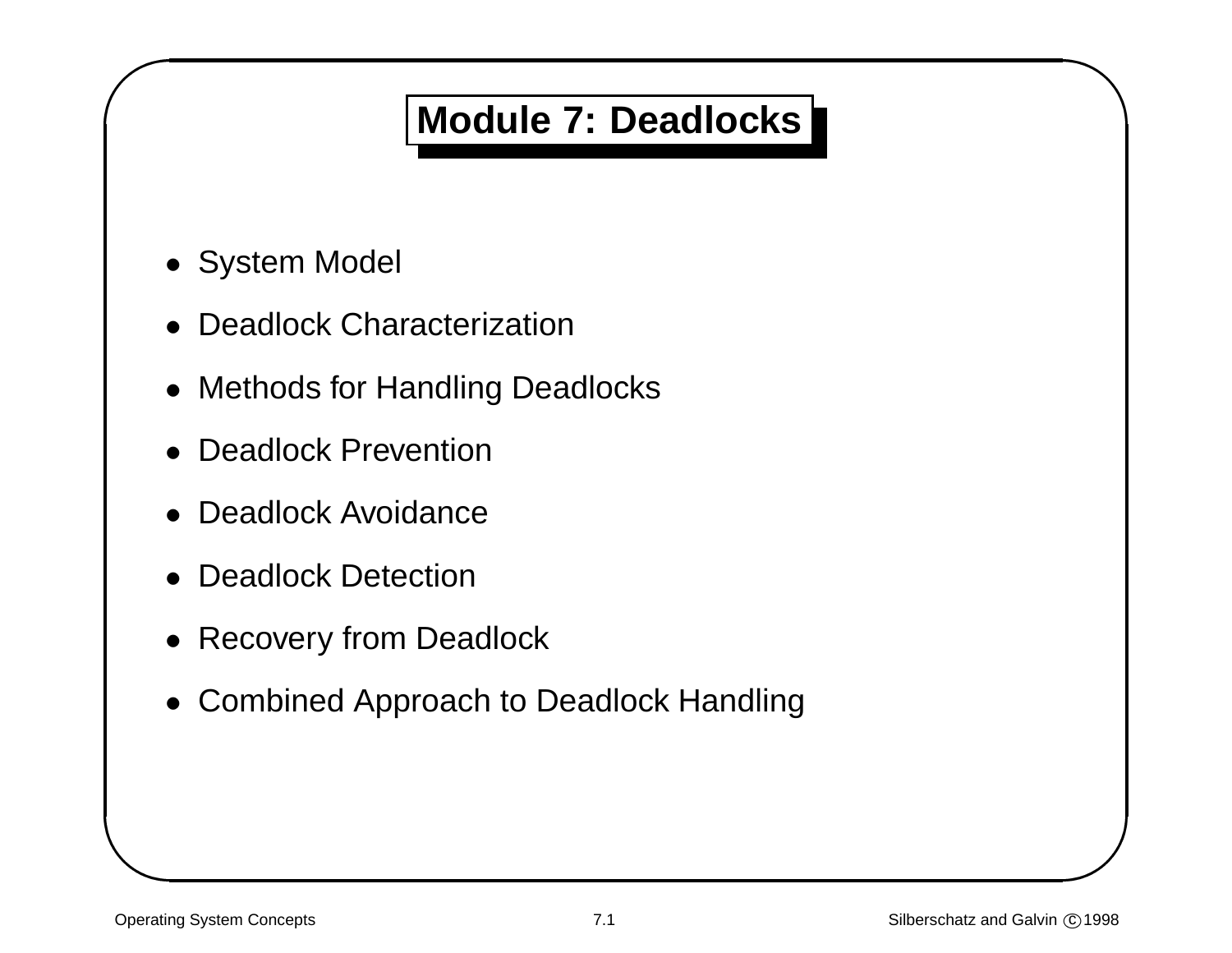### **The Deadlock Problem**

- & • A set of blocked processes each holding <sup>a</sup> resource and waiting to acquire <sup>a</sup> resource held by another process in the set.
	- Example

 $\sqrt{2}$ 

- **–**– System has 2 tape drives.
- **–** P1 and P2 each hold one tape drive and each needs another one.
- Example
	- **–** semaphores A and B, initialized to 1

 $P_0$   $P_1$  $wait(A);$  wait(B)  $wait(B);$  wait(A)  $\bigwedge$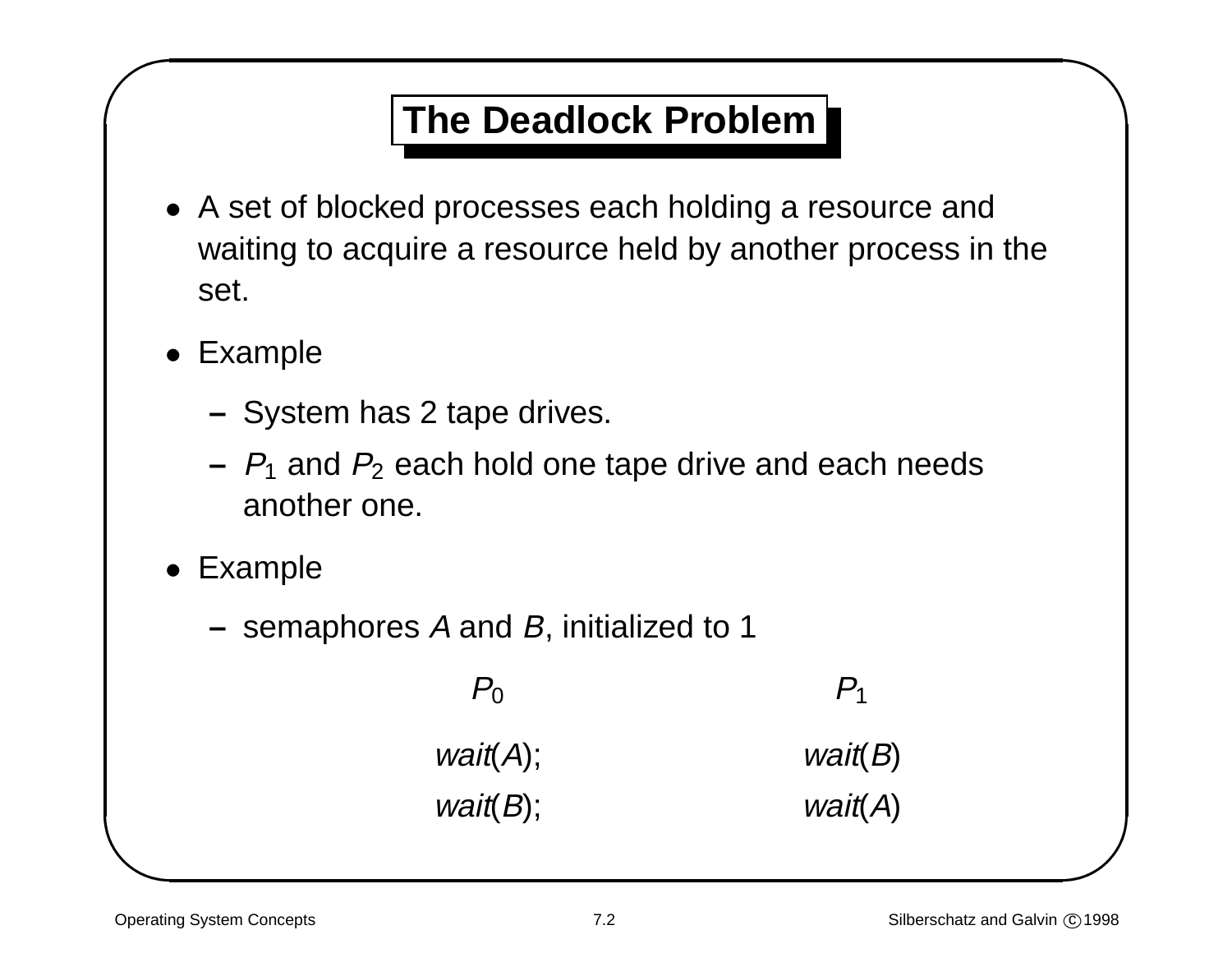

- Traffic only in one direction.
- Each section of <sup>a</sup> bridge can be viewed as <sup>a</sup> resource.
- If <sup>a</sup> deadlock occurs, it can be resolved if one car backs up (preempt resources and rollback).
- Several cars may have to be backed up if <sup>a</sup> deadlock occurs.
- Starvation is possible.

 $\bigwedge$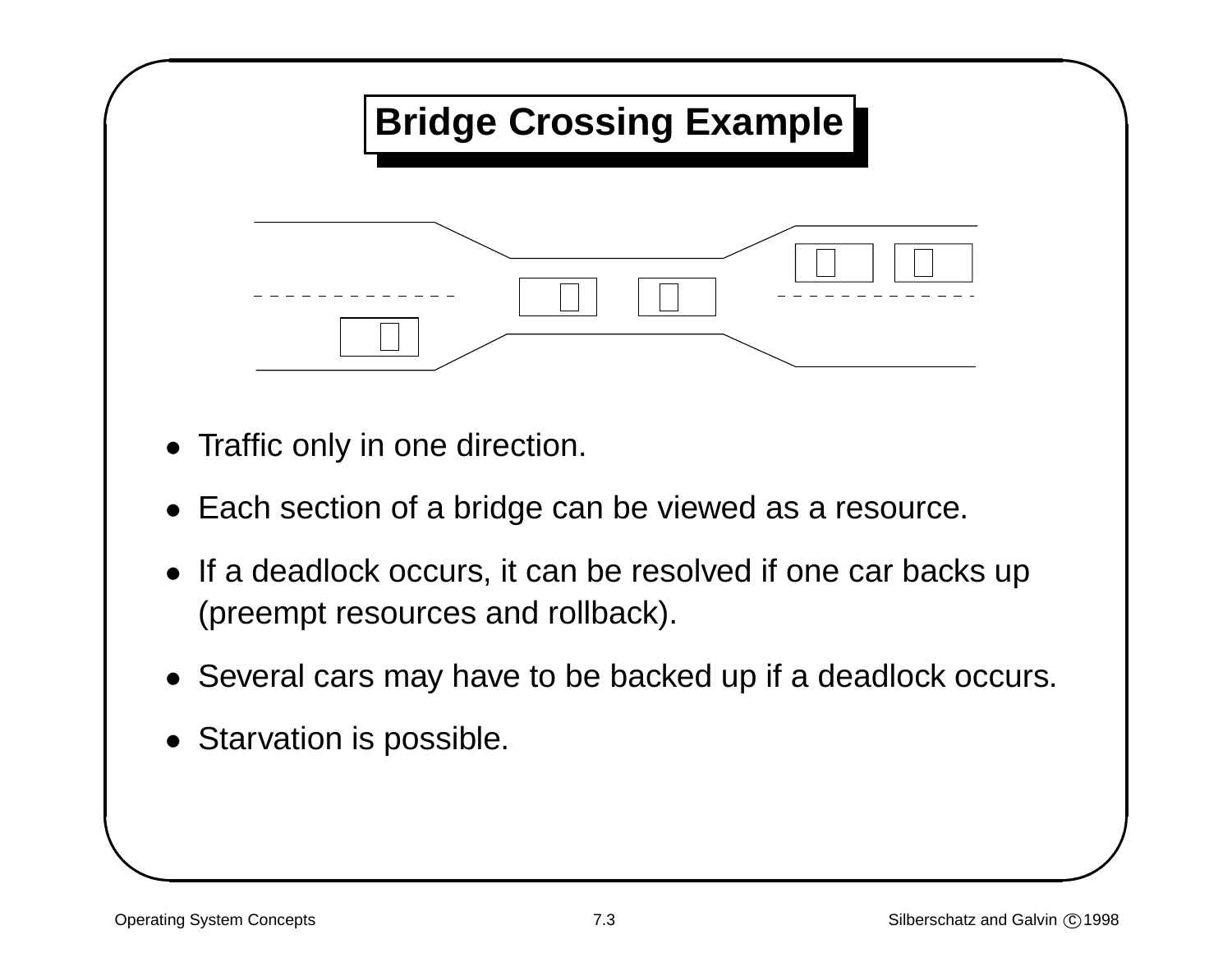### **System Model**

&  $\bullet\,$  Resource types  $R_1,\;R_2,\;\ldots,\;R_m$ 

CPU cycles, memory space, I/O devices

- Each resource type  $R_i$  has  $W_i$  instances.
- Each process utilizes <sup>a</sup> resource as follows:
	- **–** request
	- **–** use

 $\sqrt{2}$ 

**–** release

 $\bigwedge$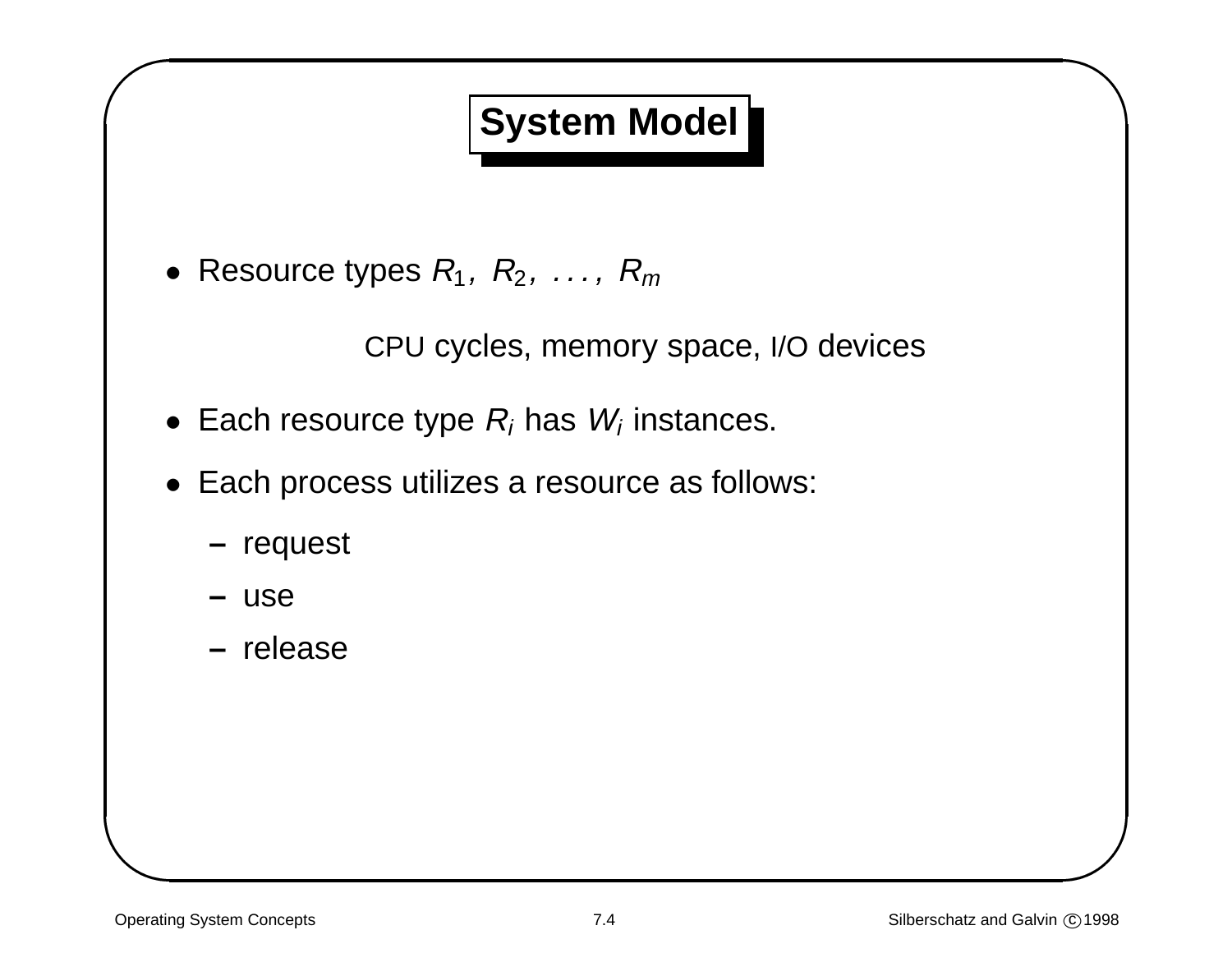### **Deadlock Characterization**

Deadlock can arise if four conditions hold simultaneously.

- **Mutual exclusion:** only one process at <sup>a</sup> time can use <sup>a</sup> resource.
- **Hold and wait:** <sup>a</sup> process holding at least one resource is waiting to acquire additional resources held by other processes.
- **No preemption:** <sup>a</sup> resource can be released only voluntarily by the process holding it, after that process has completed its task.
- &  $\begin{pmatrix} 1 \\ 1 \\ 2 \end{pmatrix}$  $\bullet$  Circular wait: there exists a set  $\{P_0, P_1, ..., P_n\}$  of waiting processes such that  $P_0$  is waiting for a resource that is held by  $P_1$ ,  $P_1$  is waiting for a resource that is held by  $P_2$ , ...,  $P_{n-1}$  is waiting for a resource that is held by  $P_n$ , and  $P_n$  is waiting for a resource that is held by  $P_0$ .

 $\sqrt{2}$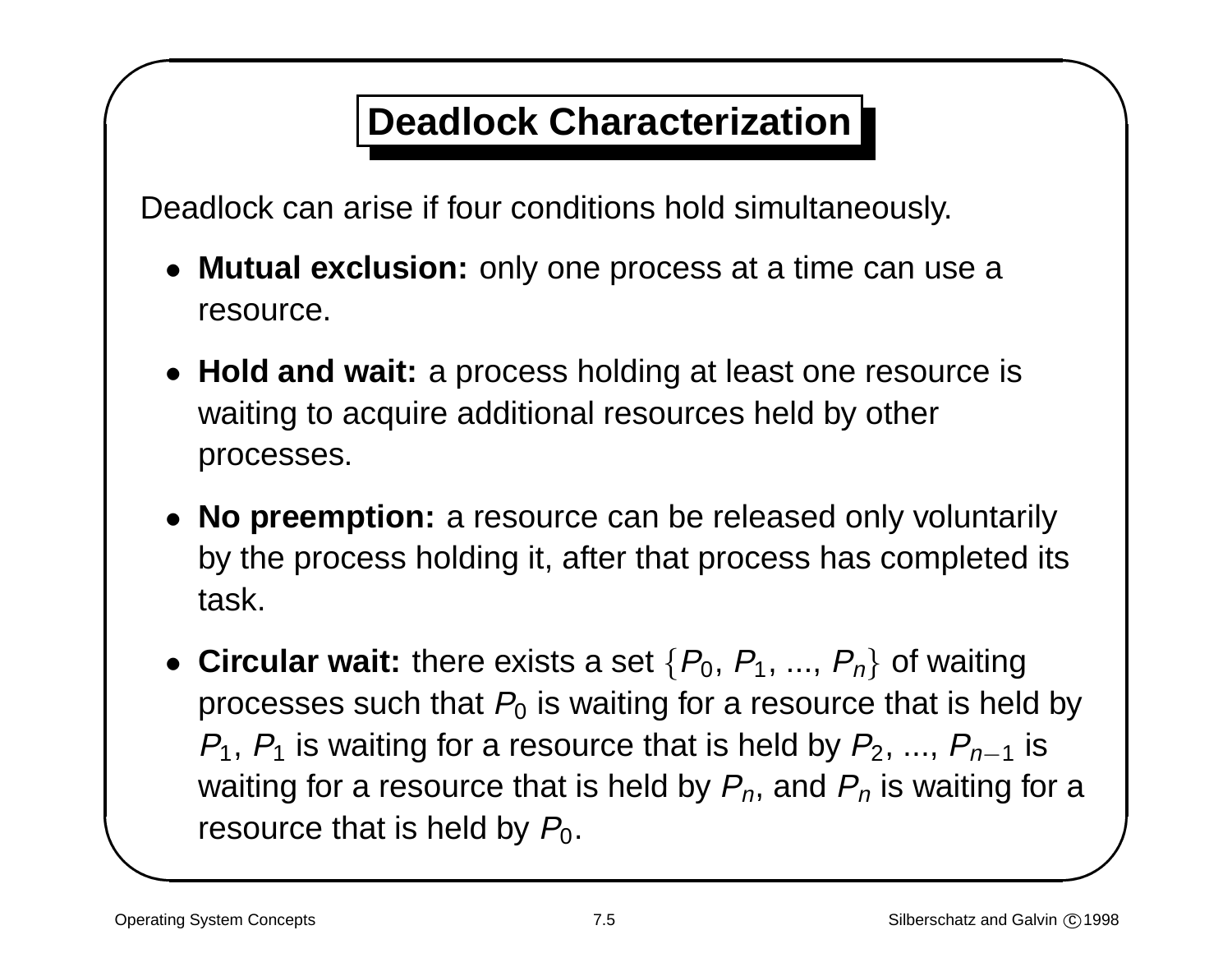### **Resource-Allocation Graph**

& A set of vertices V and <sup>a</sup> set of edges E.

- V is partitioned into two types:
- % **–** $\mathsf{P} = \{\mathsf{P}_1,\, \mathsf{P}_2,\, ...,\, \mathsf{P}_n\}$ , the set consisting of all the processes in the system.
	- **–** $\mathsf{P} = \{\mathsf{R}_1, \, \mathsf{R}_2, \, ... , \, \mathsf{R}_m\}$ , the set consisting of all resource types in the system.
- $\bullet\hspace{1mm}$  request edge directed edge  $P_i\rightarrow R_j$
- $\bullet~$  assignment edge directed edge  $R_j \rightarrow P_i$

 $\sqrt{2}$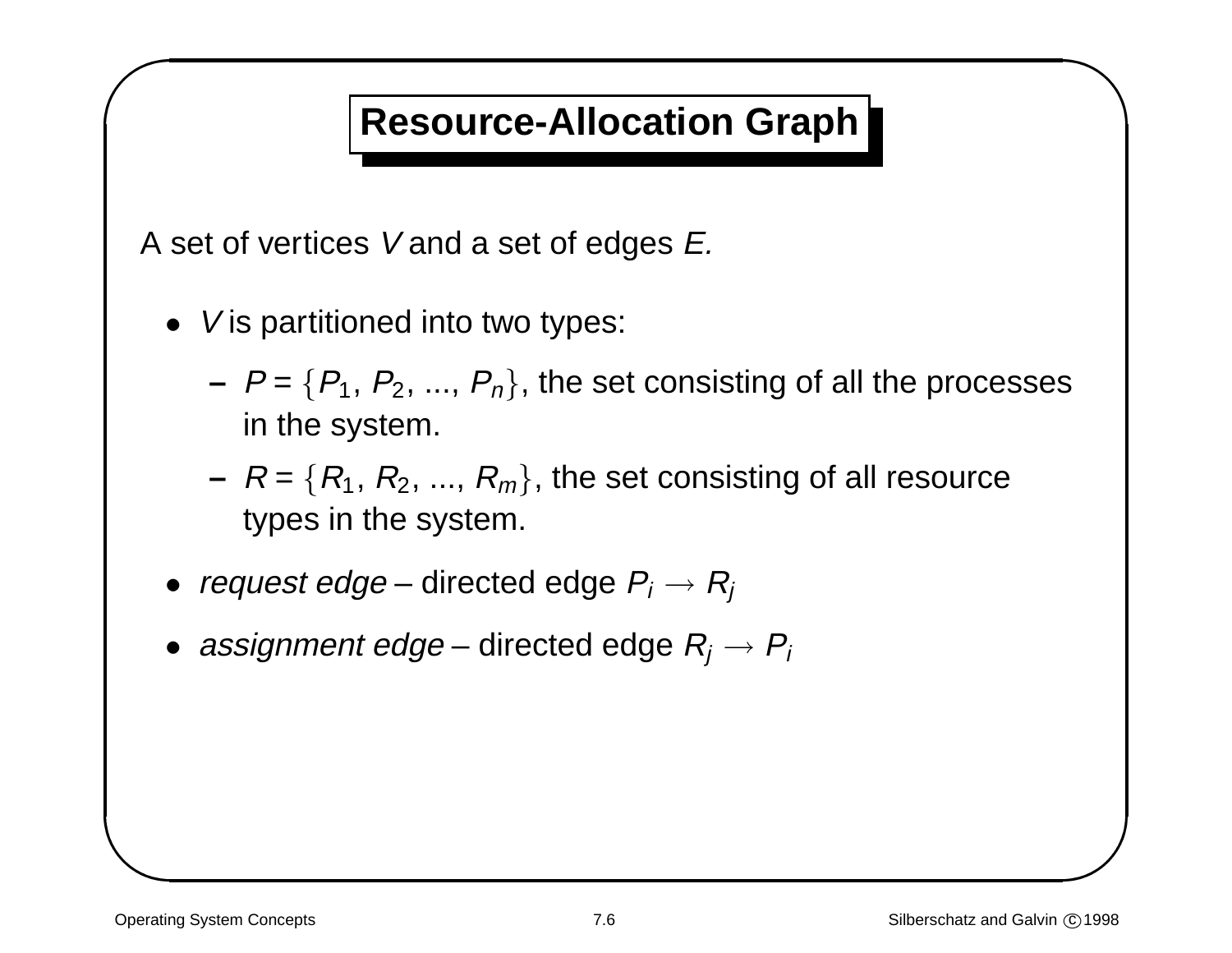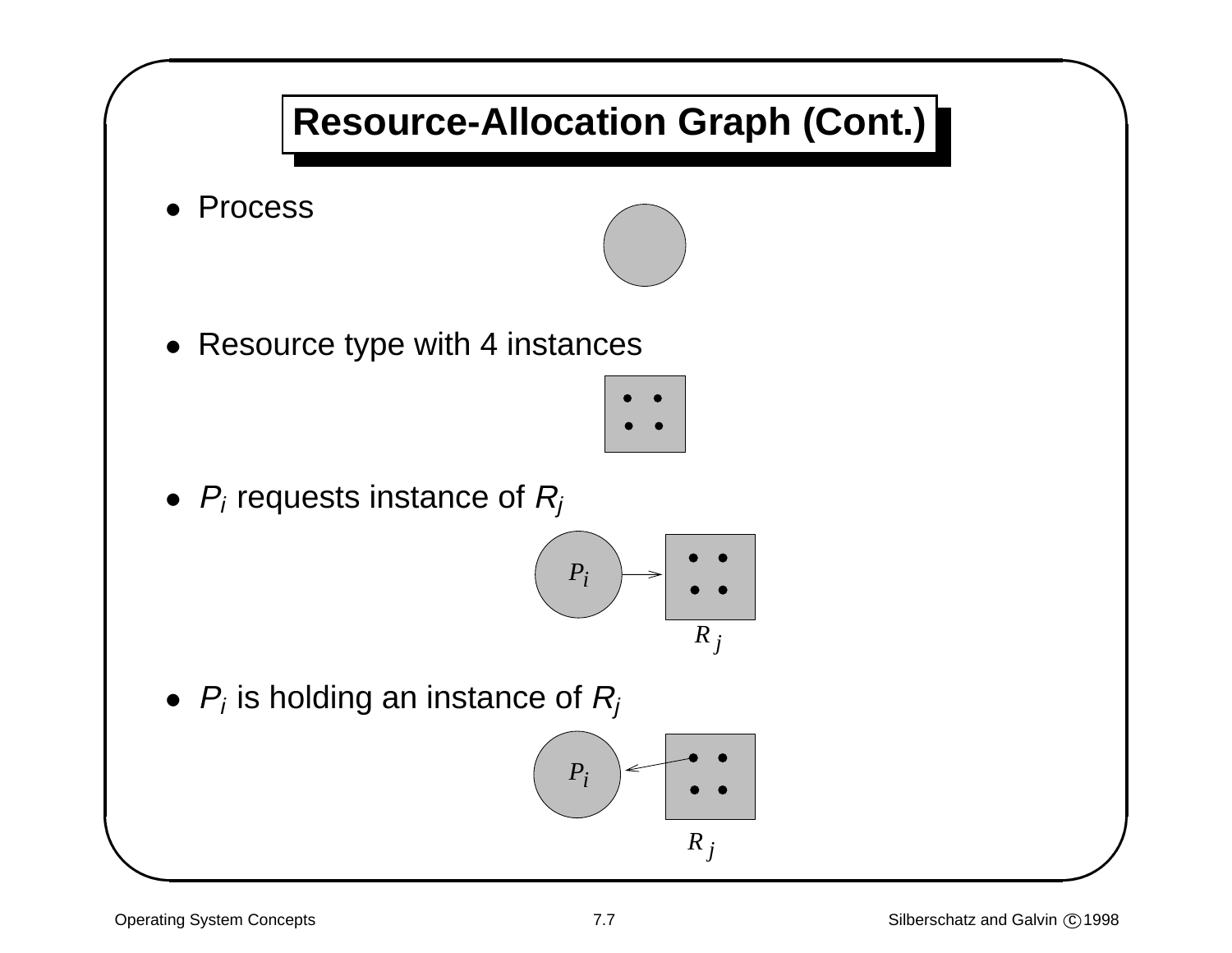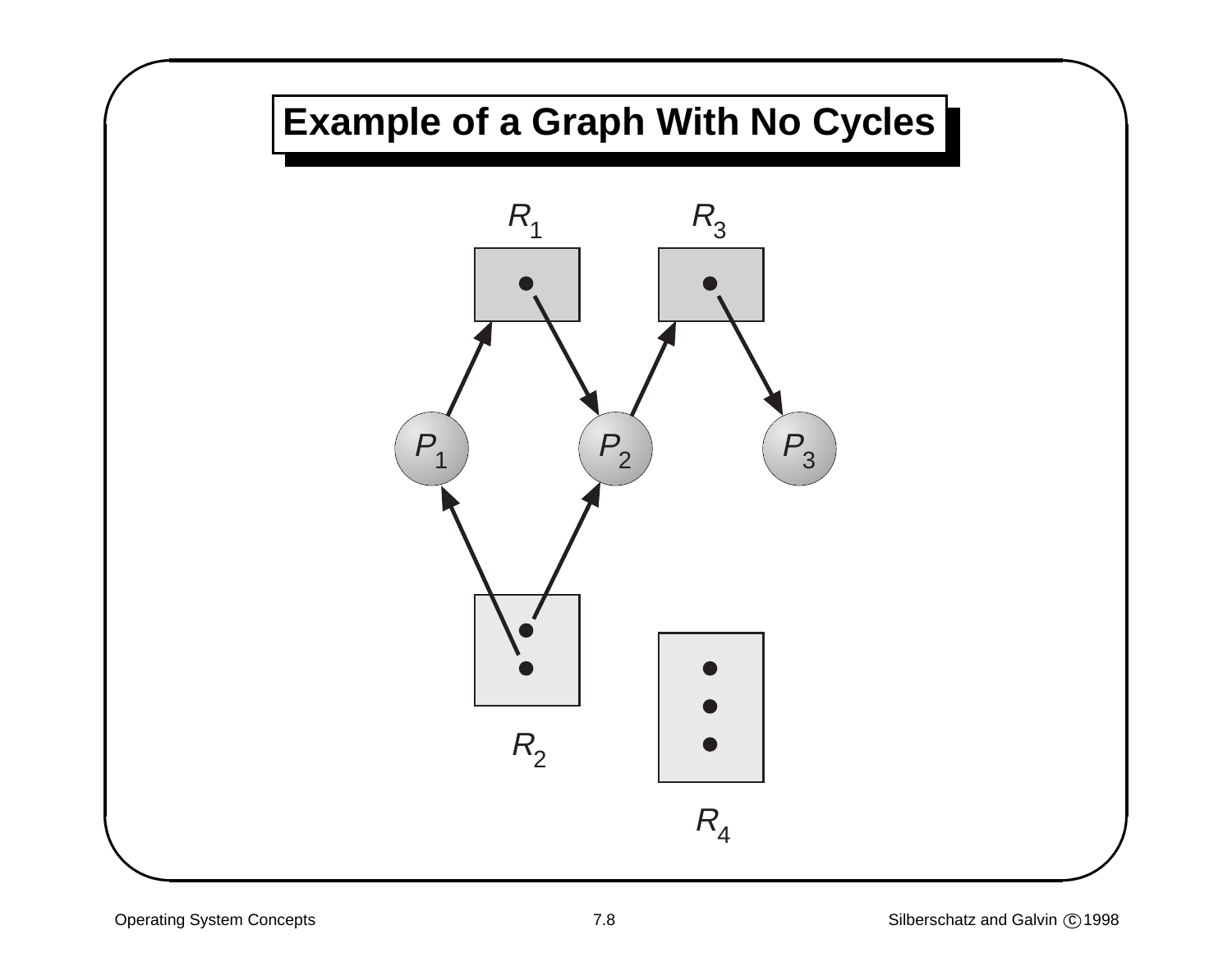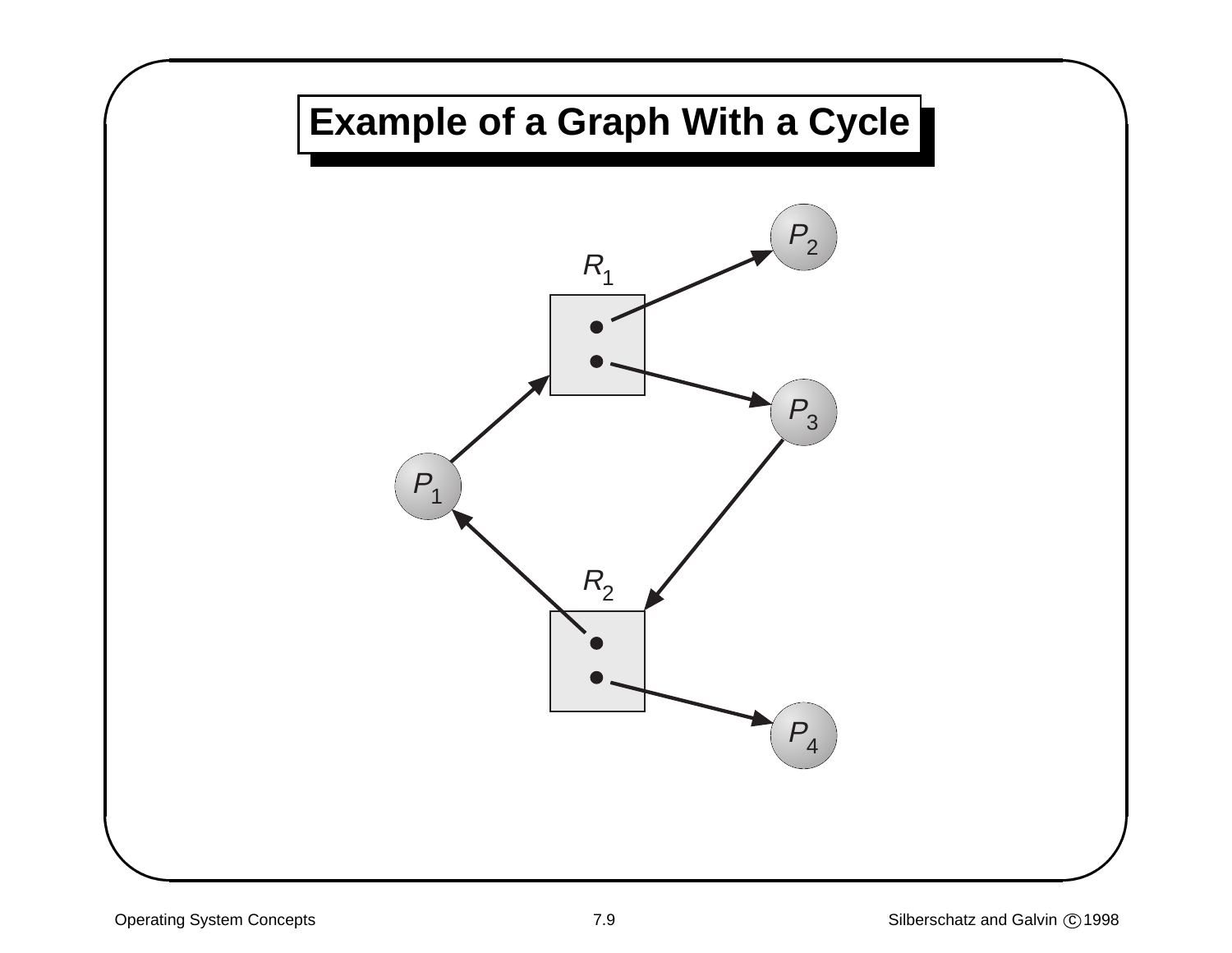### **Basic Facts**

- $\bullet\,$  If graph contains no cycles  $\Rightarrow$  no deadlock.
- &  $\bullet\,$  If graph contains a cycle  $\Rightarrow\,$ 
	- **–** $\hspace{0.1mm}-\hspace{0.1mm}$  if only one instance per resource type, then deadlock.
	- **–** $\hbox{{\sf \textbf{--}}}$  if several instances per resource type, possibility of deadlock.

 $\sqrt{2}$ 

 $\bigwedge$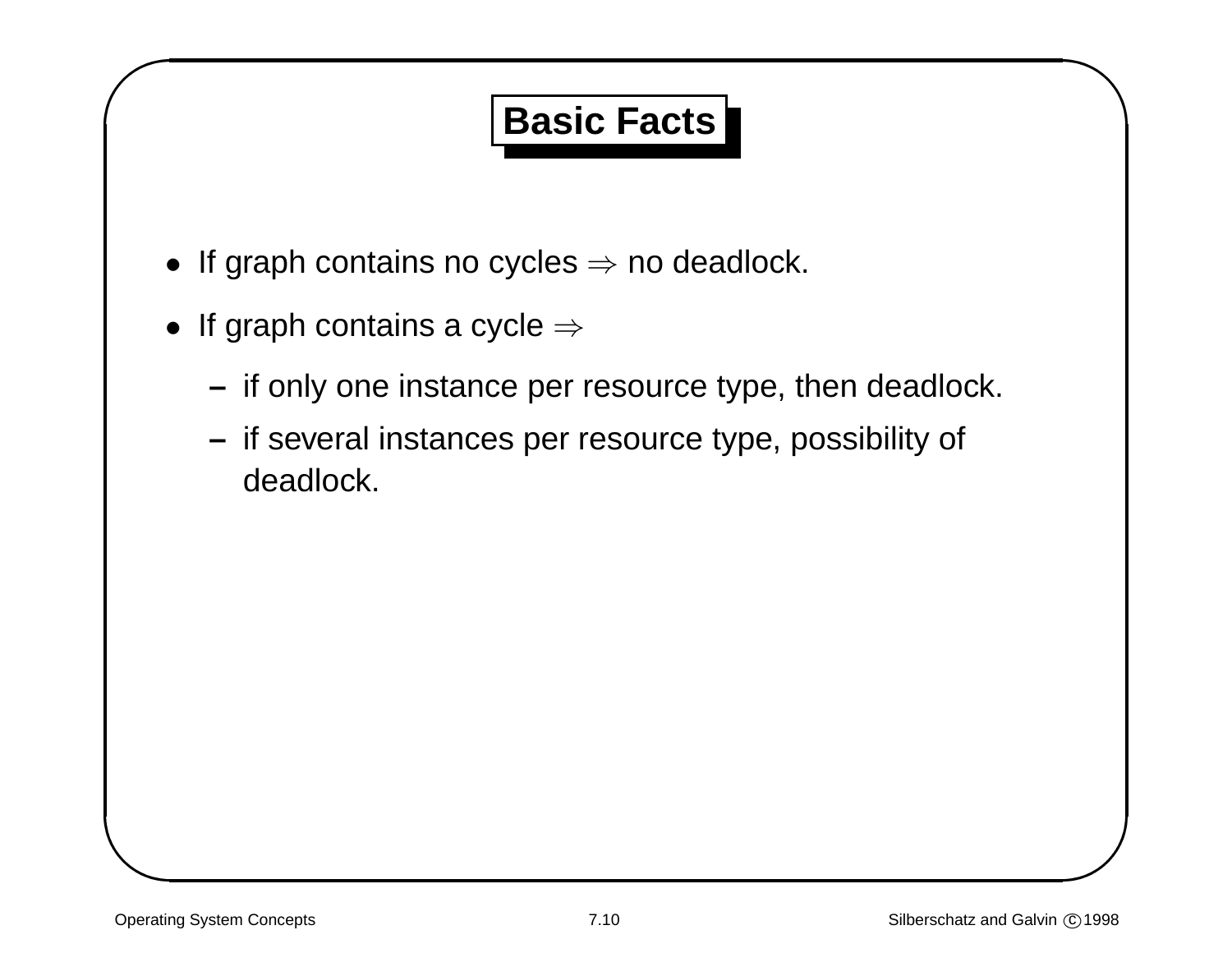### **Methods for Handling Deadlocks**

- $\bullet\,$  Ensure that the system will *never* enter a deadlock state.
- Allow the system to enter <sup>a</sup> deadlock state and then recover.
- & % • Ignore the problem and pretend that deadlocks never occur in the system; used by most operating systems, including UNIX.

 $\sqrt{2}$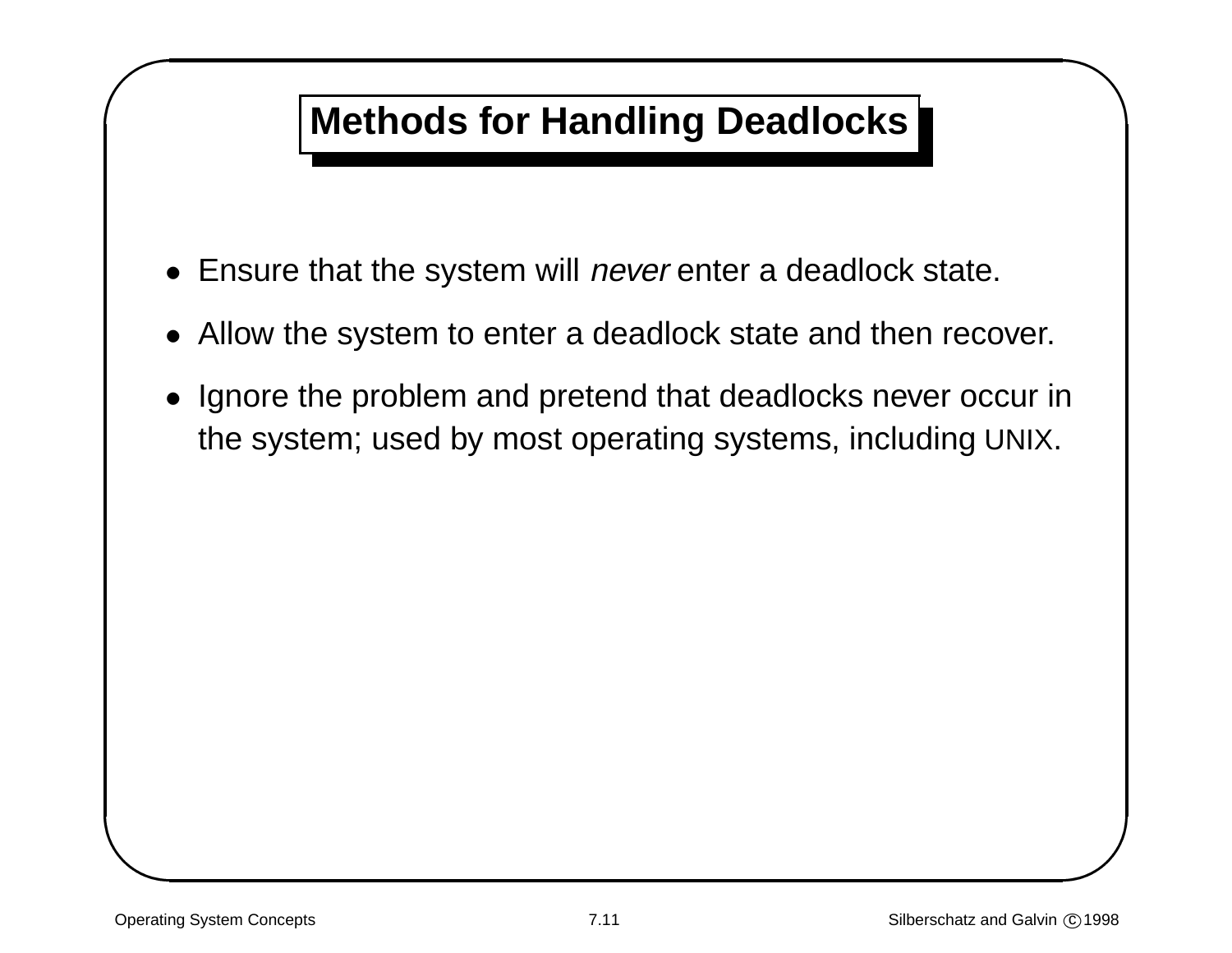### **Deadlock Prevention**

& Restrain the ways resource requests can be made.

- % • Mutual Exclusion – not required for sharable resources; must hold for nonsharable resources.
- Hold and Wait must guarantee that whenever <sup>a</sup> process requests <sup>a</sup> resource, it does not hold any other resources.
	- **–** Require process to request and be allocated all its resources before it begins execution, or allow process to request resources only when the process has none.
	- **–** Low resource utilization; starvation possible.

 $\sqrt{2}$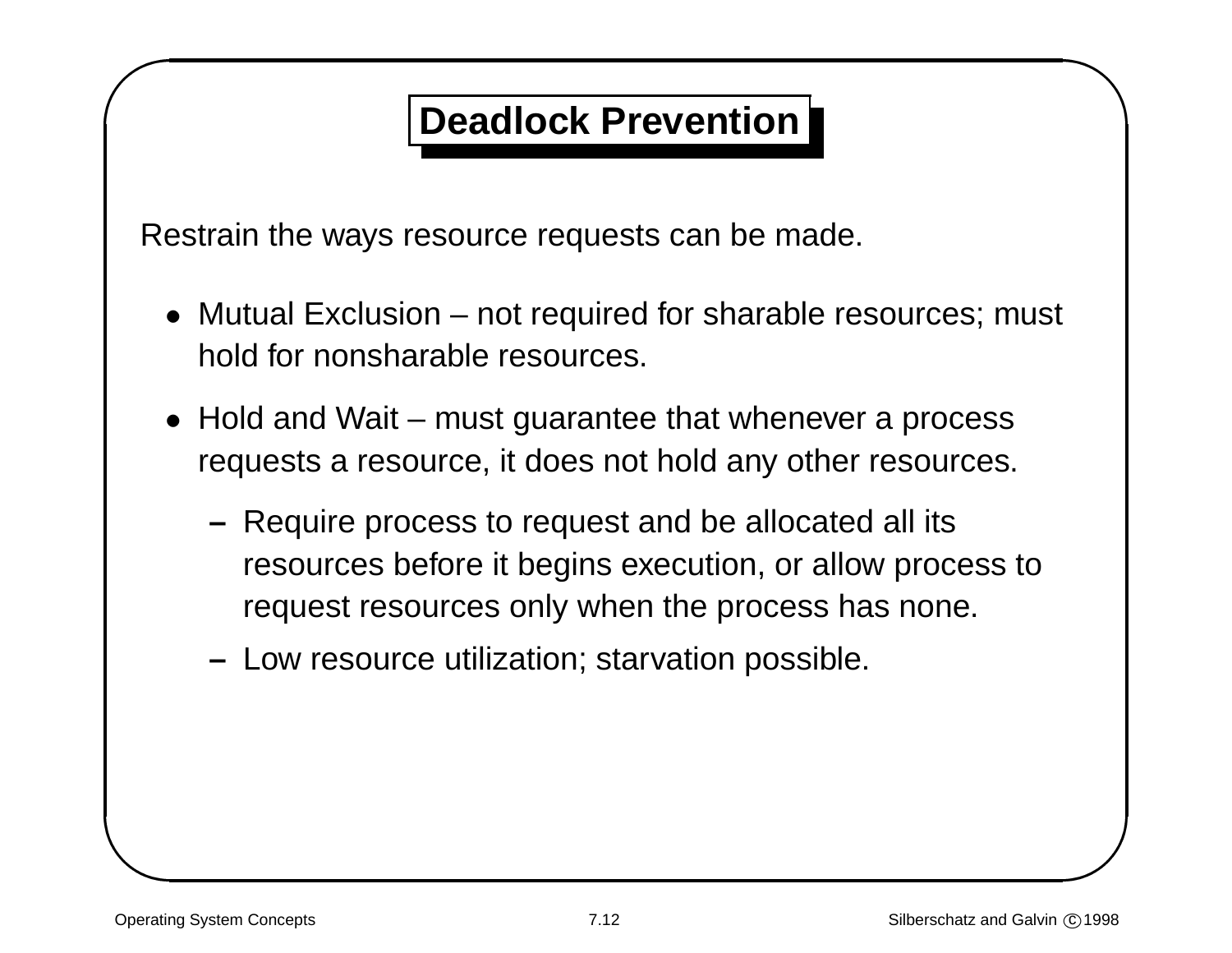### **Deadlock Prevention (Cont.)**

• No Preemption –

 $\sqrt{2}$ 

- $\begin{matrix} \n\vdots \\
\vdots \\
\vdots\n\end{matrix}$ **–** $\hbox{{\sf \textbf{--}}}$  If a process that is holding some resources requests another resource that cannot be immediately allocated to it, then all resources currently being held are released.
- **–**- Preempted resources are added to the list of resources for which the process is waiting.
- **–** Process will be restarted only when it can regain its old resources, as well as the new ones that it is requesting.
- & • Circular Wait – impose <sup>a</sup> total ordering of all resource types, and require that each process requests resources in an increasing order of enumeration.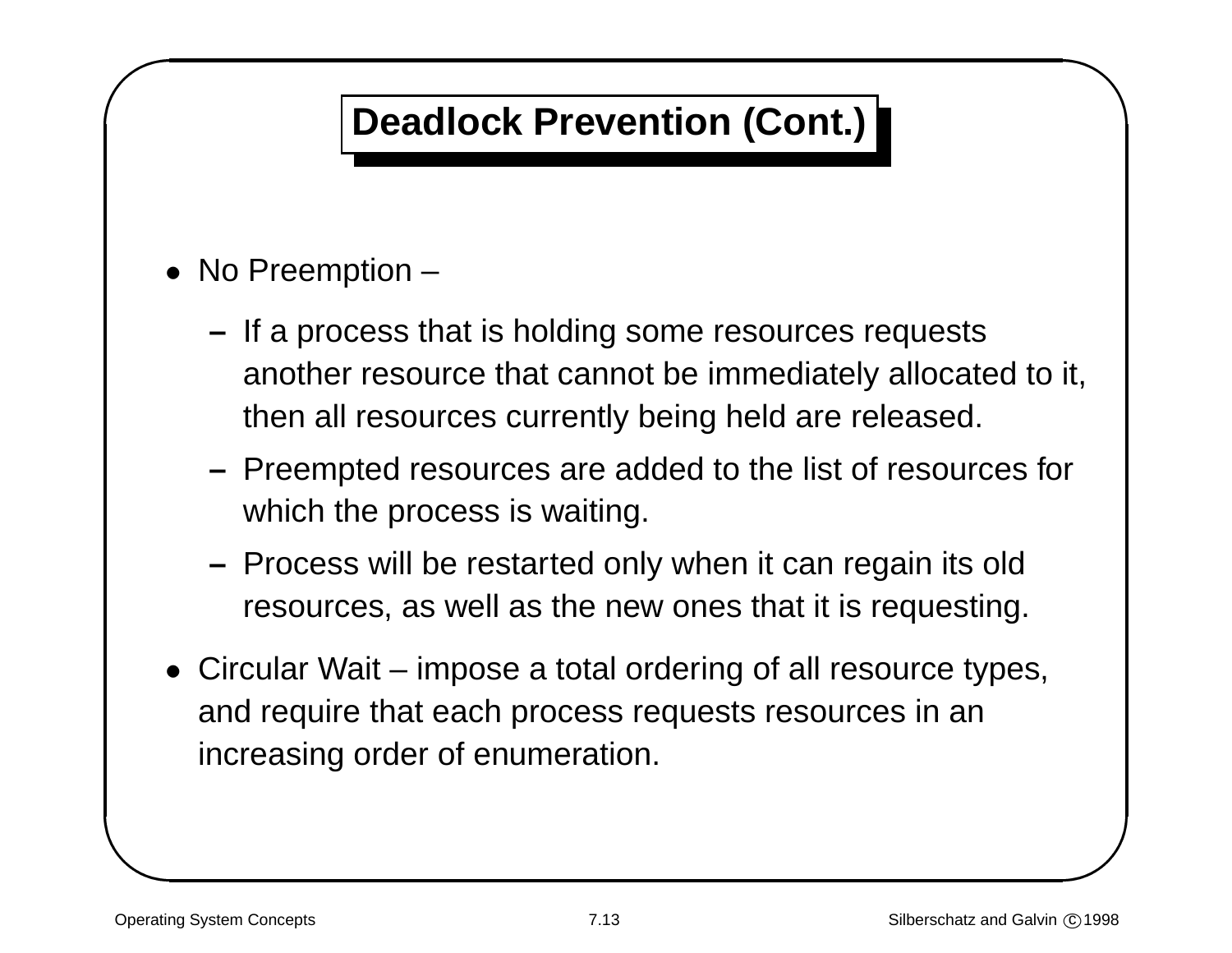### **Deadlock Avoidance**

& Requires that the system has some additional <sup>a</sup> priori information available.

- Simplest and most useful model requires that each process declare the *maximum number* of resources of each type that it may need.
- The deadlock-avoidance algorithm dynamically examines the resource-allocation state to ensure that there can never be a circular-wait condition.
- $\frac{1}{\pi}$ <br> $\frac{1}{\pi}$ • Resource-allocation state is defined by the number of available and allocated resources, and the maximum demands of the processes.

 $\sqrt{2}$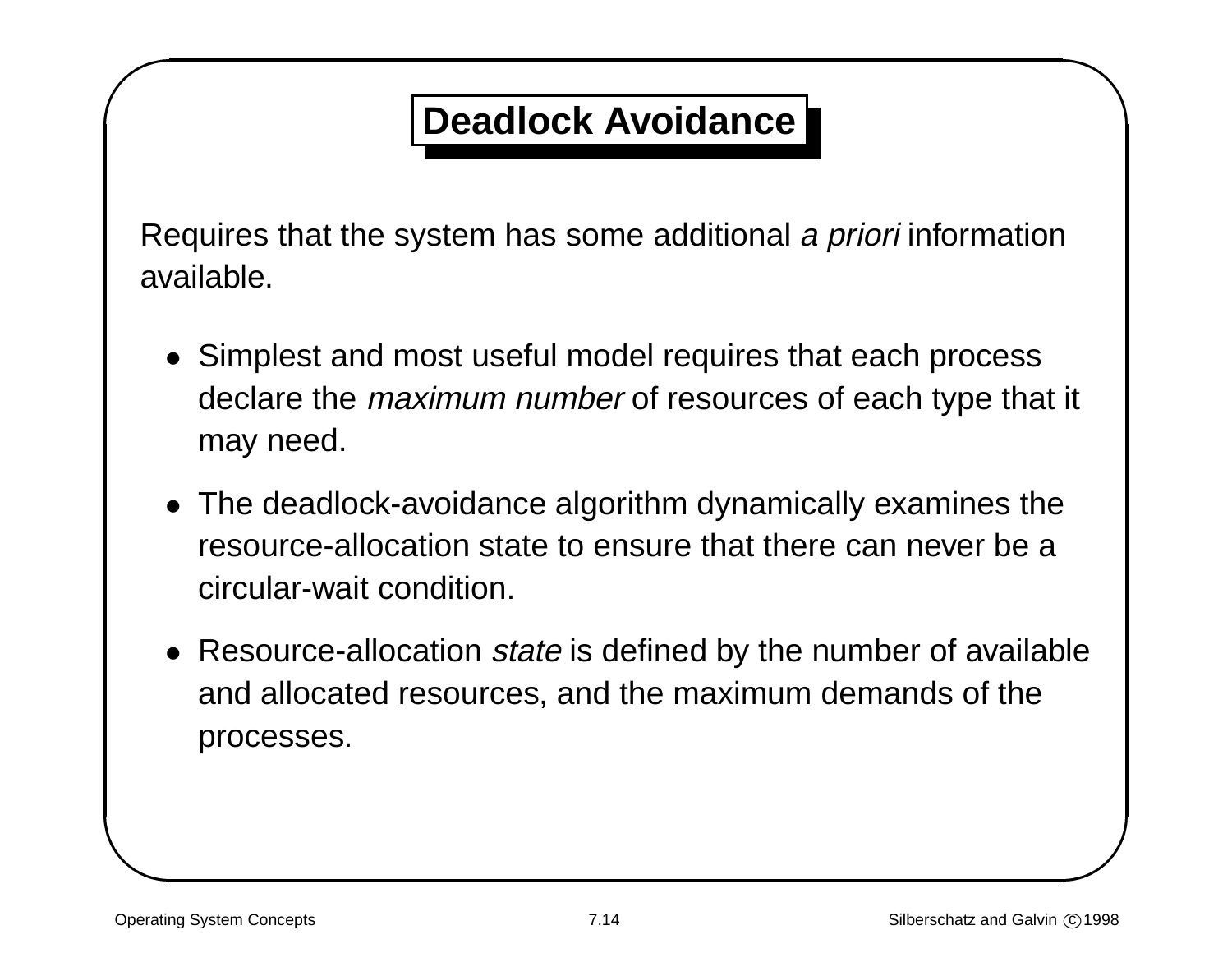# **Safe State**

- & • When <sup>a</sup> process requests an available resource, system must decide if immediate allocation leaves the system in <sup>a</sup> safe state.
	- System is in safe state if there exists a safe sequence of all processes.
- t<br>  $\begin{pmatrix} 1 \\ 1 \\ 2 \\ 3 \\ 4 \end{pmatrix}$  $\bullet\,$  Sequence  $<\!\!P_1,\,P_2,\,...,\,P_n\!\!>$  is safe if for each  $P_i$ , the resources that  $P_i$  can still request can be satisfied by currently available resources + resources held by all the  $P_i$ , with  $j < i$ .
	- **–**– If  $P_i$  resource needs are not immediately available, then  $P_i$ can wait until all  $P_i$  have finished.
	- **–**– When  $P_j$  is finished,  $P_i$  can obtain needed resources, execute, return allocated resources, and terminate.
	- **–** When Pi terminates, Pi+1 can obtain its needed resources, and so on.

 $\sqrt{2}$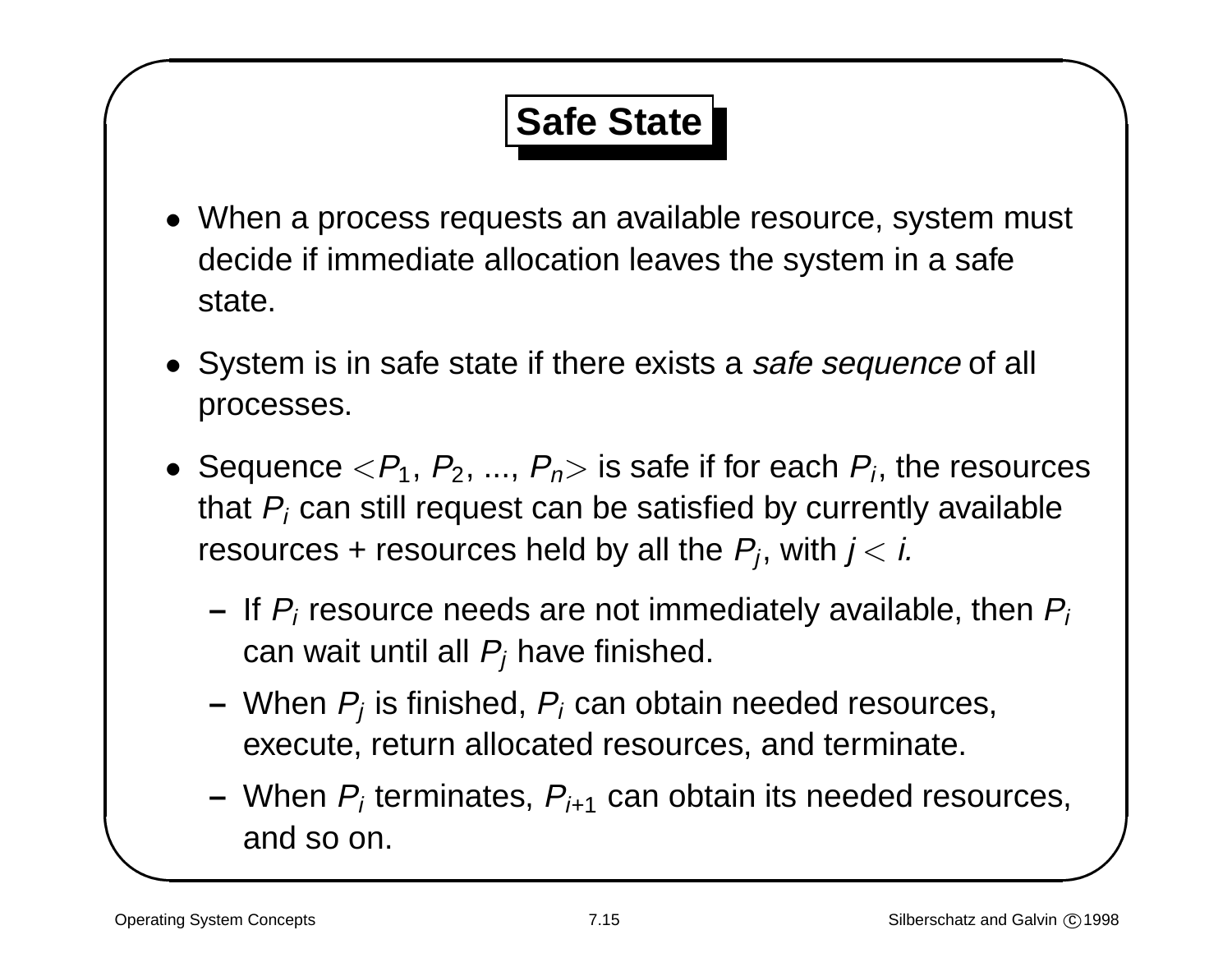### **Basic Facts**

- $\bullet\,$  If a system is in safe state  $\Rightarrow$  no deadlocks.
- $\bullet\,$  If a system is in unsafe state  $\Rightarrow$  possibility of deadlock.
- & %  $\bullet\,$  Avoidance  $\Rightarrow$  ensure that a system will never enter an unsafe state.

 $\sqrt{2}$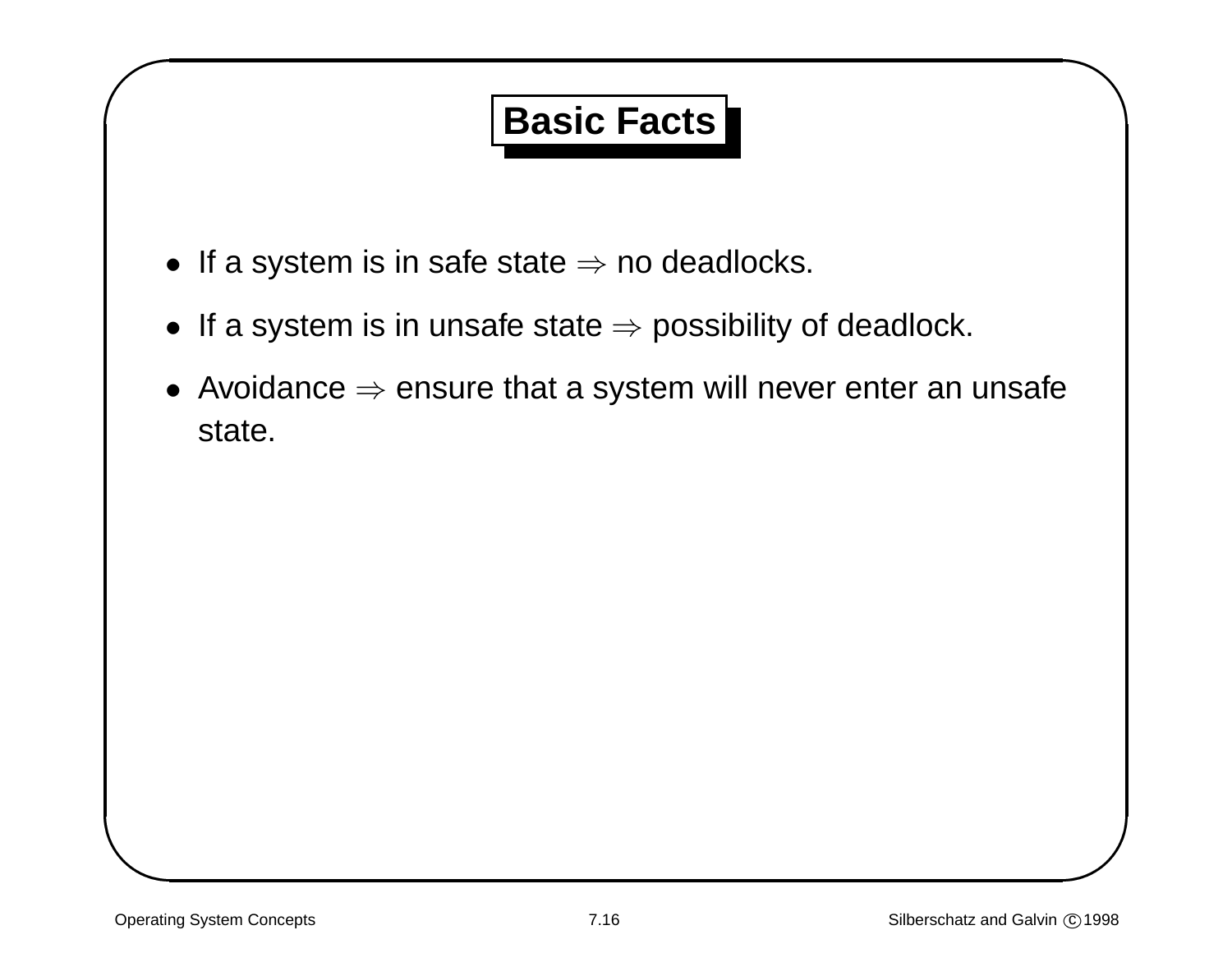### **Resource-Allocation Graph Algorithm**

- $\bullet~$  *Claim edge*  $P_i \rightarrow R_j$  indicates that process  $P_i$  may request resource  $R_i$ ; represented by a dashed line.
- &  $\begin{array}{c}\n\text{its}\n\end{array}$ • Claim edge converts to request edge when <sup>a</sup> process requests a resource.
	- When <sup>a</sup> resource is released by <sup>a</sup> process, assignment edge reconverts to <sup>a</sup> claim edge.
	- Resources must be claimed a priori in the system.

 $\sqrt{2}$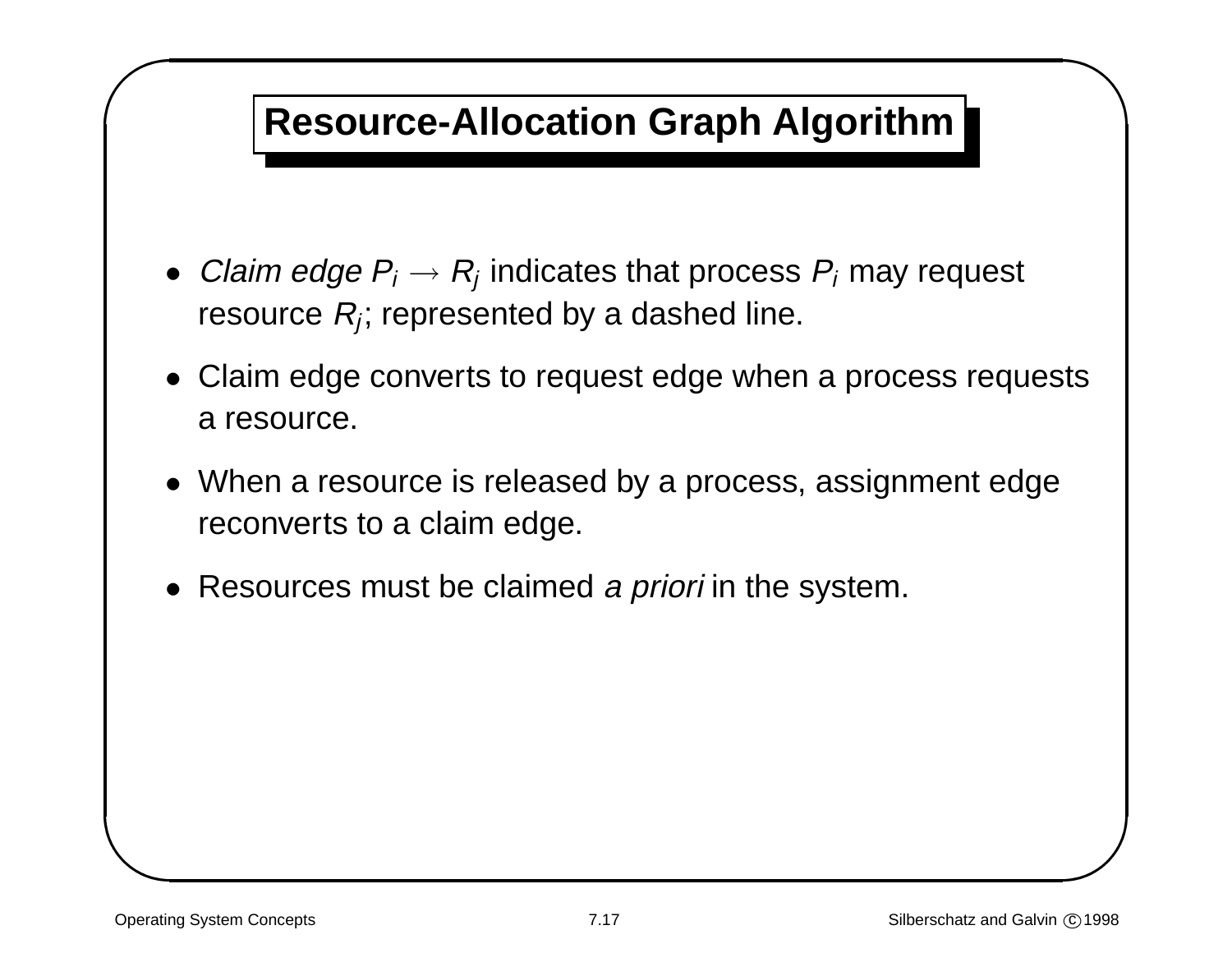### **Banker's Algorithm**

• Multiple instances.

 $\sqrt{2}$ 

- Each process must *a priori* claim maximum use.
- •When <sup>a</sup> process requests <sup>a</sup> resource it may have to wait.
- & % • When <sup>a</sup> process gets all its resources it must return them in <sup>a</sup> finite amount of time.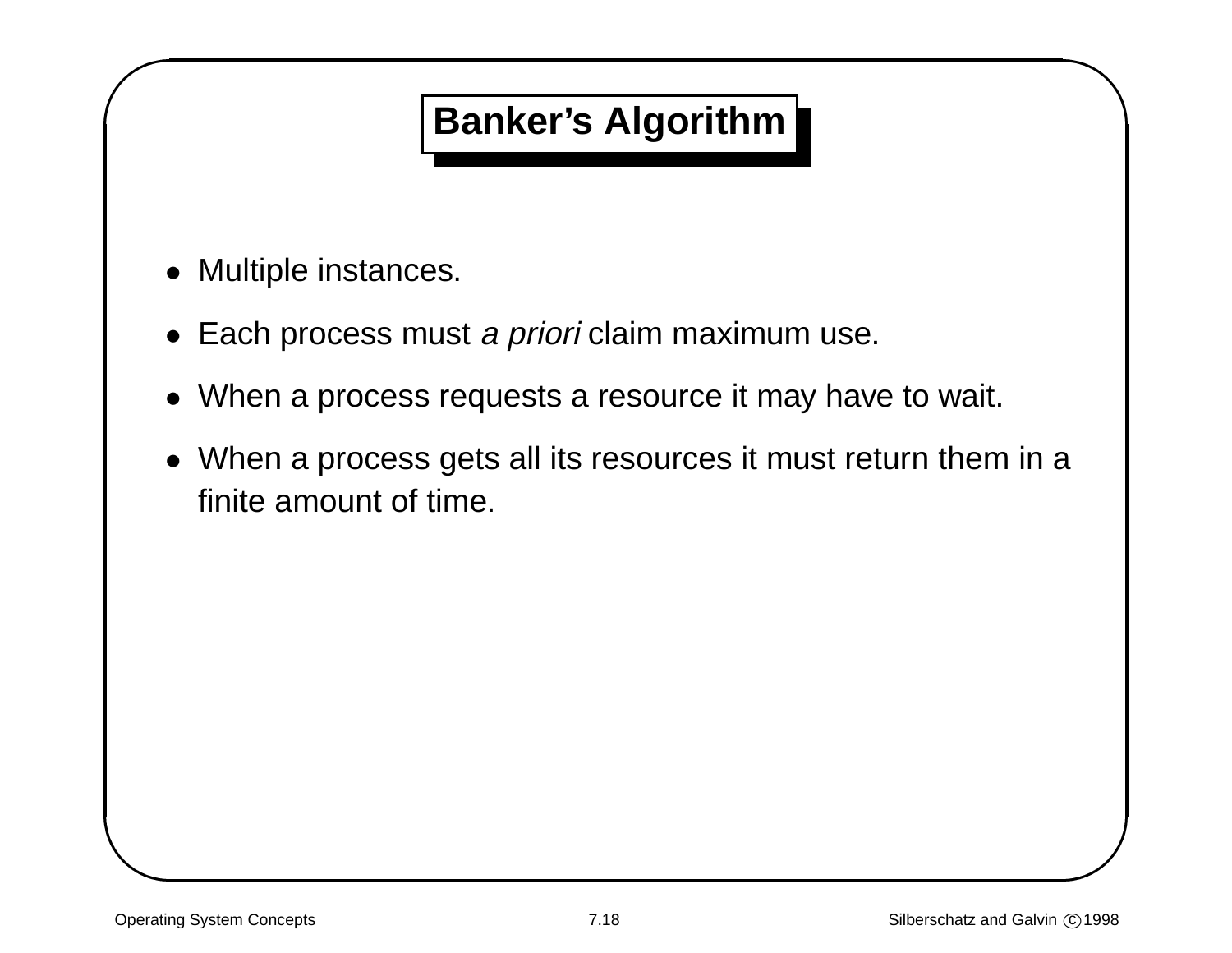### **Data Structures for the Banker's Algorithm**

& Let  $n =$  number of processes, and  $m =$  number of resource types.

- Available: Vector of length m. If Available[j] =  $k$ , there are  $k$ instances of resource type  $R_i$  available.
- $\begin{pmatrix} 1 & 1 \\ 1 & 1 \\ 1 & 1 \end{pmatrix}$  $\bullet$  *Max: n*  $\times$  *m* matrix. If *Max*[*i,j*] = *k,* then process  $P_i$  may request at most k instances of resource type  $R_i$ .
- Allocation:  $n \times m$  matrix. If Allocation[i,j] = k, then  $P_i$  is currently allocated k instances of  $R_i$ .
- *Need: n*  $\times$  *m* matrix. If *Need[i,j] = k,* then  $P_i$  may need *k* more instances of  $R_i$  to complete its task.

$$
Need[i,j] = Max[i,j] - Allocation[i,j].
$$

 $\sqrt{2}$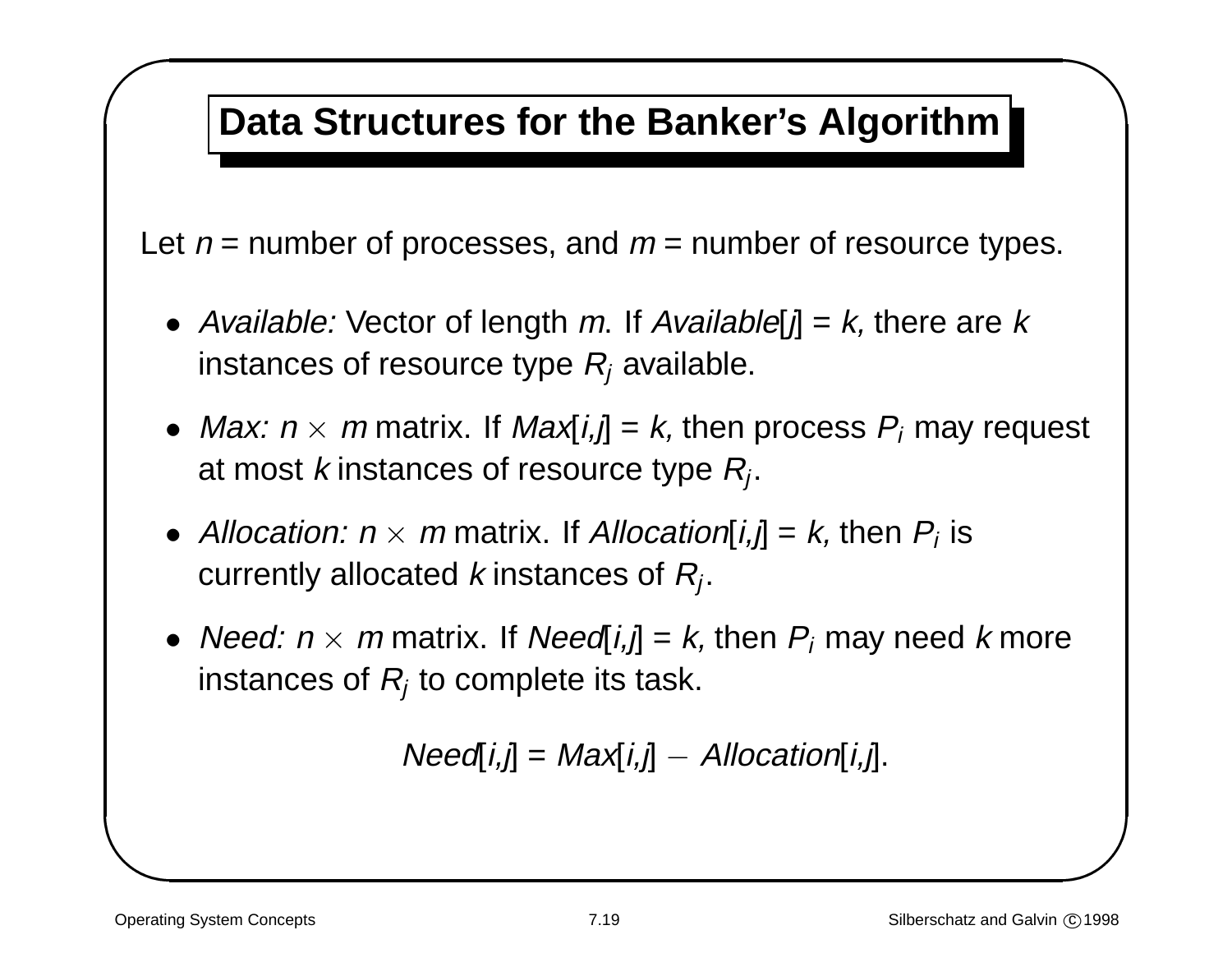# **Safety Algorithm**

 $\begin{bmatrix} 1 & 1 \\ 1 & 1 \\ 1 & 1 \end{bmatrix}$ 1. Let *Work* and *Finish* be vectors of length *m* and *n*, respectively. Initialize:

 $Work = Available$ Finish[i] := false for  $i = 1, 2, ..., n$ .

- 2. Find an i such that both:
	- (a)  $Finally[i] = false$
	- (b) Need<sub>i</sub>  $\leq$  Work

If no such *i* exists, go to step 4.

- $\begin{array}{c}\n1 \\
2 \\
3\n\end{array}$ 3. Work := Work + Allocation;  $Finally$   $= true$ go to step 2.
	- 4. If  $Finish[i] = true$  for all *i*, then the system is in a safe state.

 $\sqrt{2}$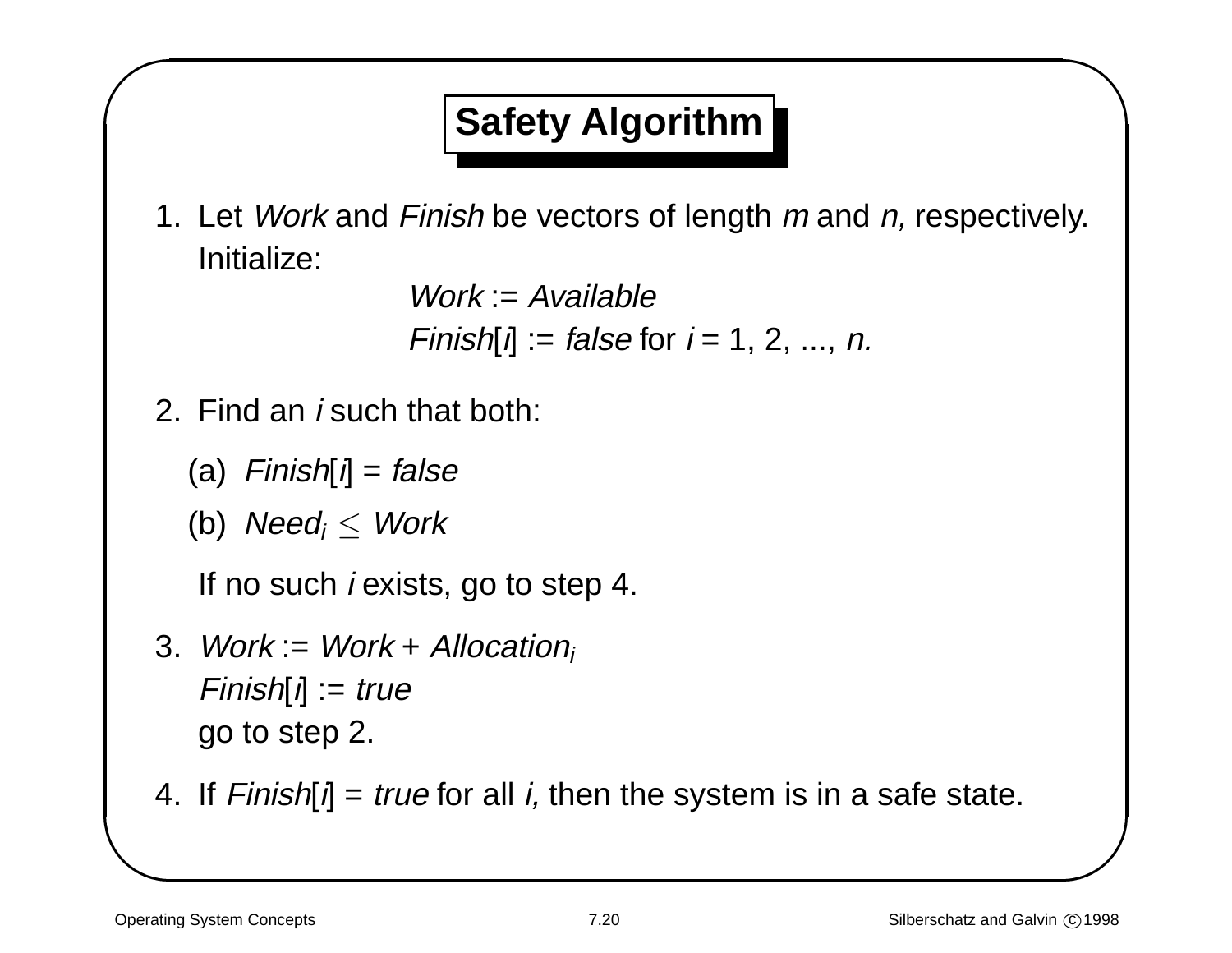### **Resource-Request Algorithm for Process** Pi

 $R_{p1}$   $R_{p2}$   $3$   $3$  $Request_i$  = request vector for process  $P_i$ . If  $Request_i[j] = k$ , then process  $P_i$  wants k instances of resource type  $R_i$ .

- 1. If  $Request_i \leq Need_i$ , go to step 2. Otherwise, raise error condition, since process has exceeded its maximum claim.
- 2. If Request<sub>i</sub>  $\leq$  Available, go to step 3. Otherwise,  $P_i$  must wait, since resources are not available.
- % 3. Pretend to allocate requested resources to  $P_i$  by modifying the state as follows:

Available :=  $Available - Request_i;$ Allocation<sub>i</sub> := Allocation<sub>i</sub> + Request<sub>i</sub>;  $Need_i := Need_i - Request_i;$ 

- If safe  $\Rightarrow$  the resources are allocated to  $P_i$ .
- $\bullet\,$  If unsafe  $\Rightarrow$   $P_i$  must wait, and the old resource-allocation state is restored.

 $\sqrt{2}$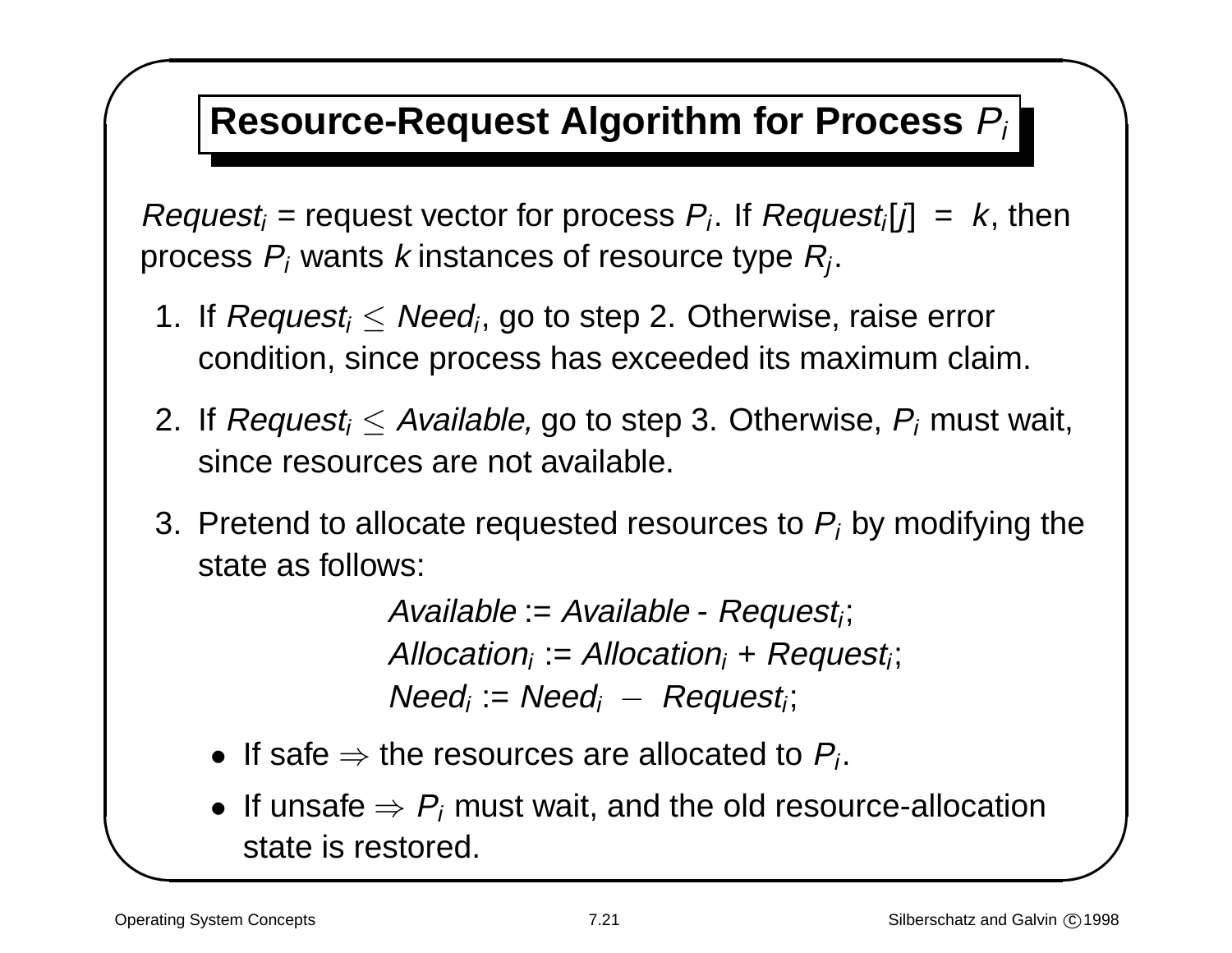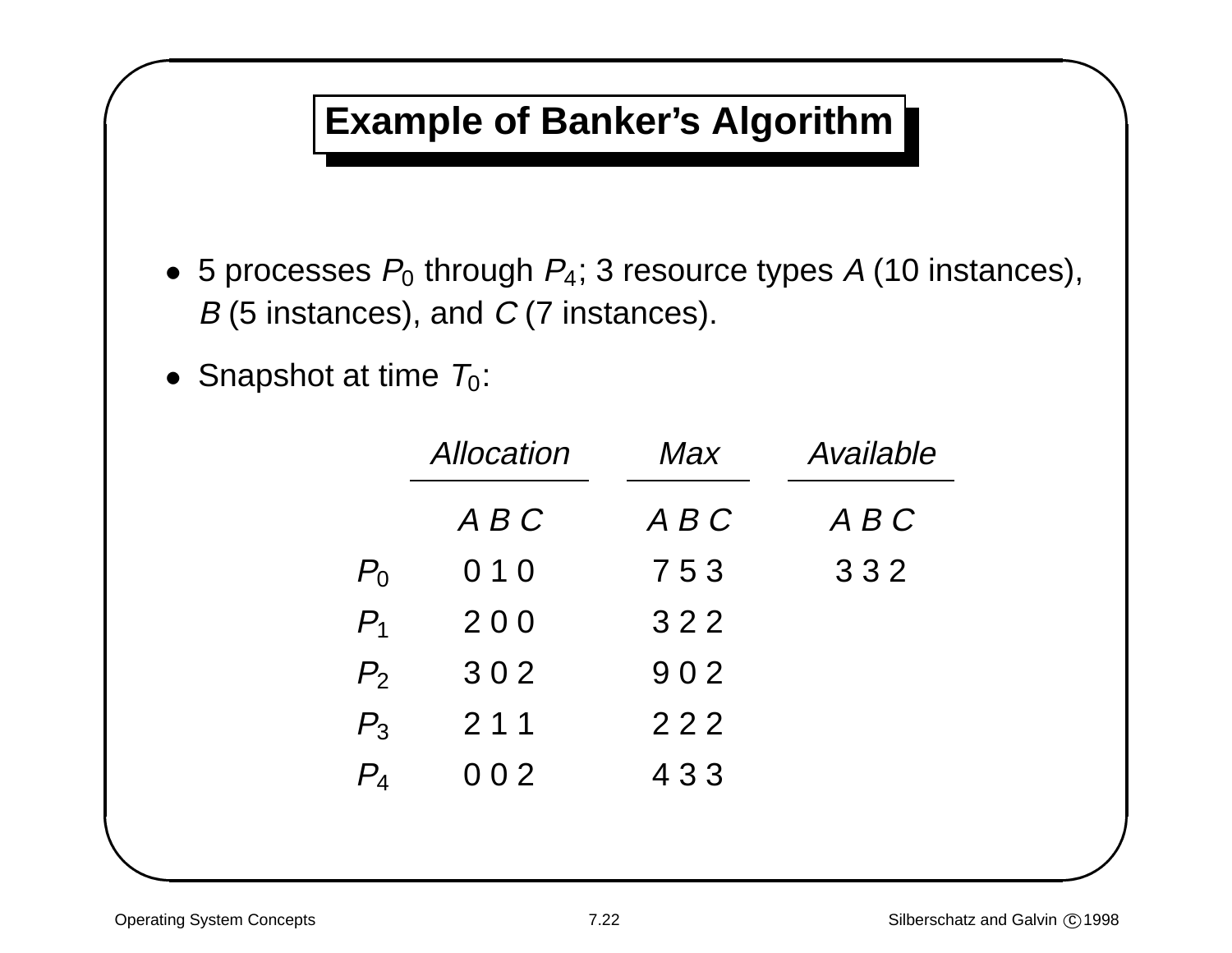| <b>Example (Cont.)</b>                                                                                                                                      |                          |
|-------------------------------------------------------------------------------------------------------------------------------------------------------------|--------------------------|
|                                                                                                                                                             |                          |
| Allocation.                                                                                                                                                 | <b>Need</b>              |
|                                                                                                                                                             | ABC                      |
|                                                                                                                                                             | $P_0$ 743                |
|                                                                                                                                                             | $P_1$ 122                |
|                                                                                                                                                             | $P_2$ 600                |
|                                                                                                                                                             | $P_3$ 0 1 1<br>$P_4$ 431 |
| • The content of the matrix <i>Need</i> is defined to be $Max -$<br>• The system is in a safe state since the sequence $\langle P_1, P_3, P_4, P_5 \rangle$ |                          |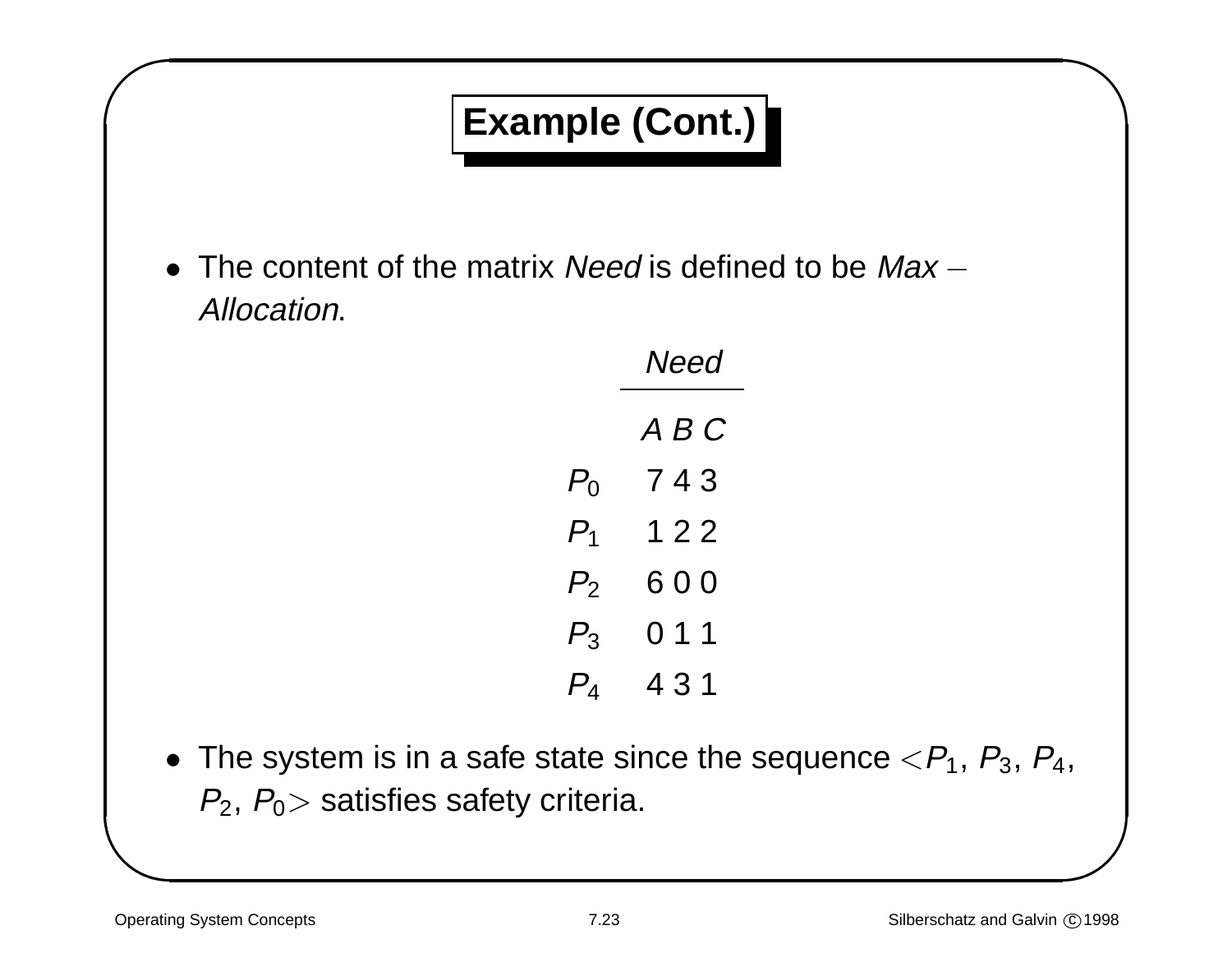## **Example (Cont.):** P1 **requests (1,0,2)**

 $\bullet~$  Check that  $Request \leq Available$  (that is,  $(1,0,2) \leq (3,3,2)) \Rightarrow$ true.

|                | Allocation | Need  | Available |
|----------------|------------|-------|-----------|
|                | A B C      | A B C | A B C     |
| $P_0$          | 010        | 743   | 230       |
| $P_1$          | 302        | 020   |           |
| P <sub>2</sub> | 302        | 600   |           |
| $P_3$          | 211        | 011   |           |
| $P_4$          | 002        | 4 3 1 |           |

- $\begin{bmatrix} 1 & 1 \\ 1 & 1 \\ 1 & 1 \end{bmatrix}$  $\begin{pmatrix} 1 & 1 \\ 1 & 1 \\ 1 & 1 \end{pmatrix}$  $\bullet~$  Executing safety algorithm shows that sequence  $<\!P_1, \, P_3, \, P_4, \,$  $P_0$ ,  $P_2$  satisfies safety requirement.
	- Can request for  $(3,3,0)$  by  $P_4$  be granted?
	- Can request for (0,2,0) by  $P_0$  be granted?

 $\sqrt{2}$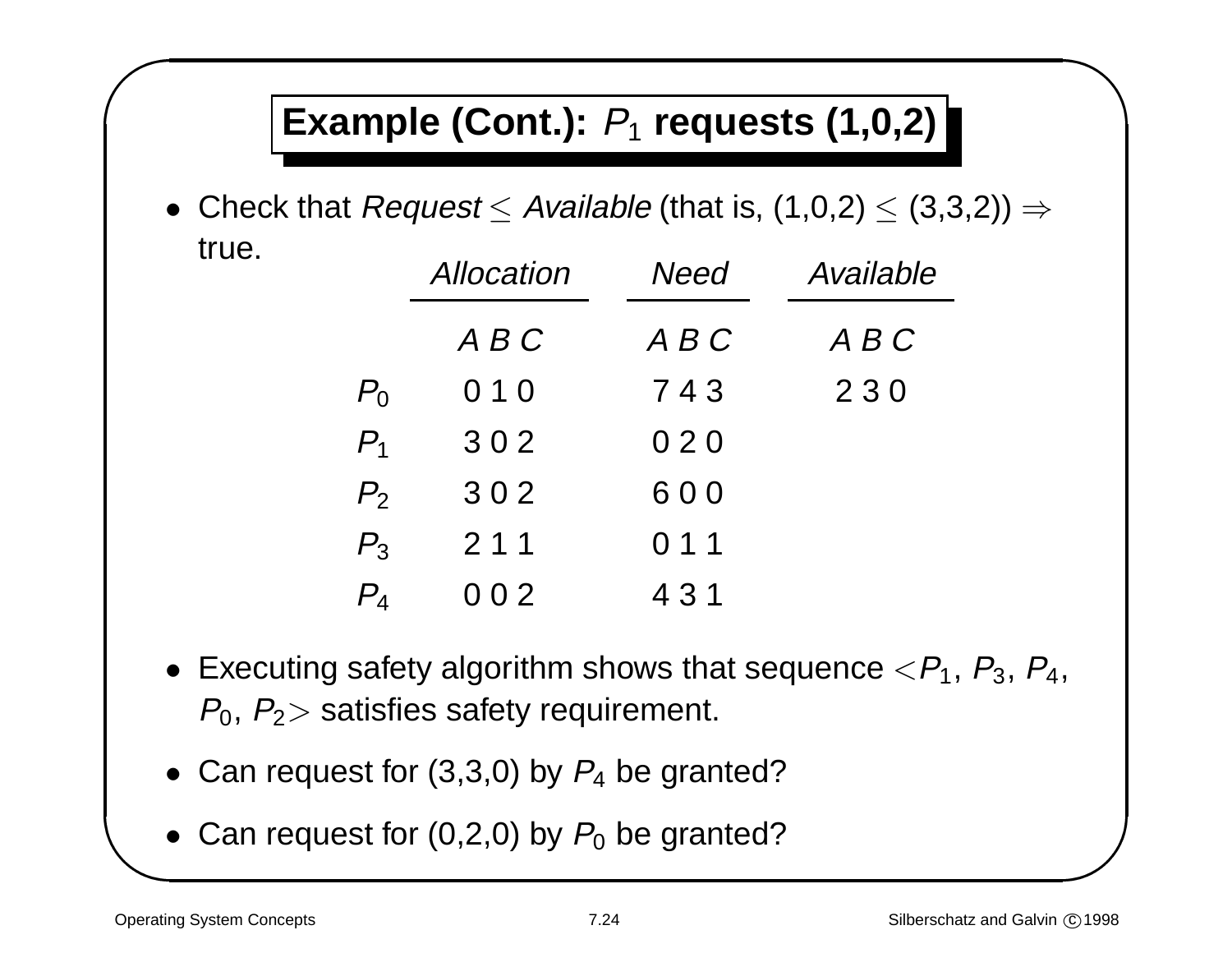### **Deadlock Detection**

- Allow system to enter deadlock state
- Detection algorithm

 $\sqrt{2}$ 

& • Recovery scheme  $\bigwedge$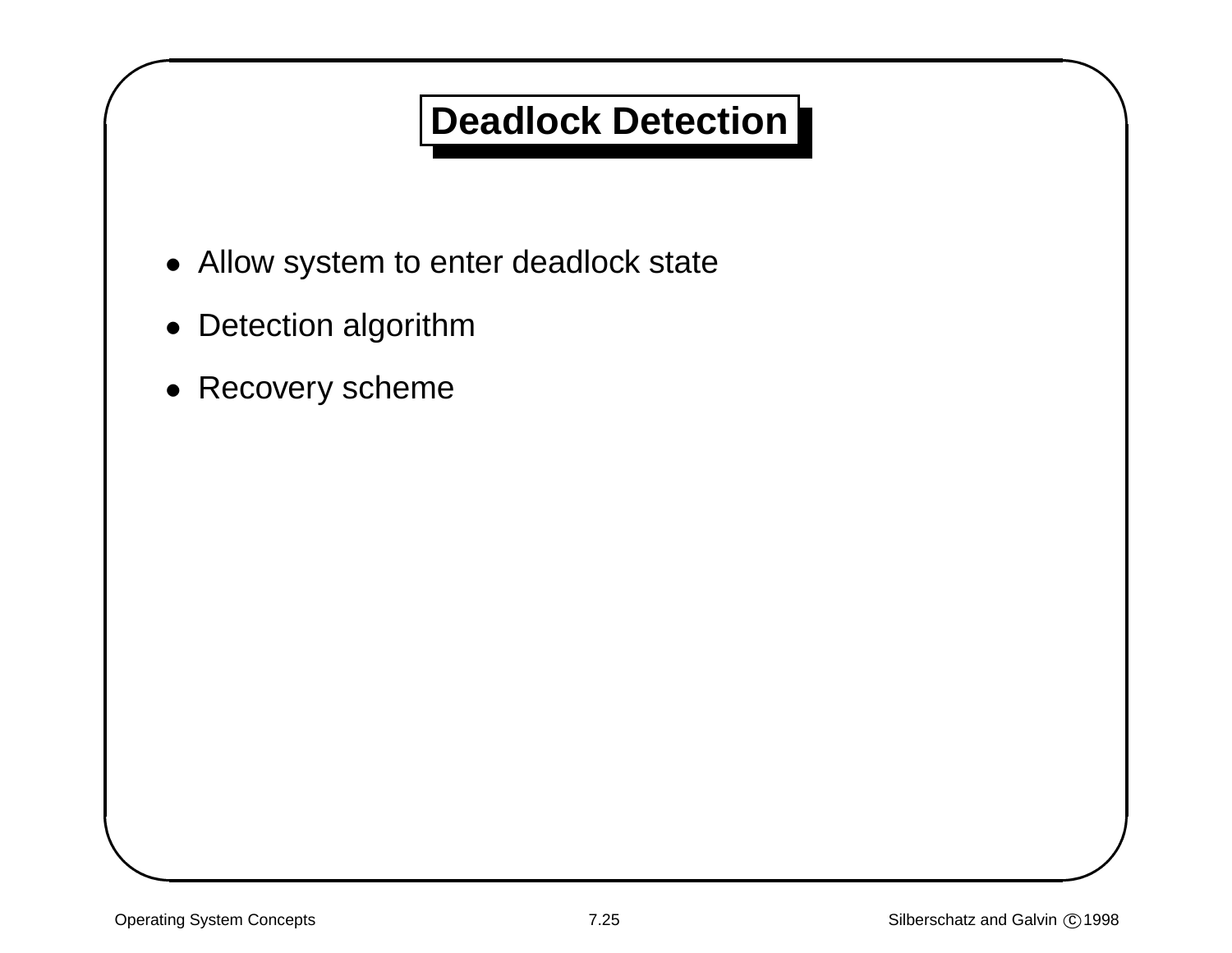### **Single Instance of Each Resource Type**

- Maintain wait-for graph
	- **–** Nodes are processes.
	- $\hskip15pt \,$   $P_i \, \rightarrow \, P_j$  if  $P_i$  is waiting for  $P_j.$
- &  $\begin{array}{c}\n\bullet \\
\bullet \\
\bullet\n\end{array}$ • Periodically invoke an algorithm that searches for <sup>a</sup> cycle in the graph.
	- An algorithm to detect <sup>a</sup> cycle in <sup>a</sup> graph requires an order of  $n^2$  operations, where *n* is the number of vertices in the graph.

 $\sqrt{2}$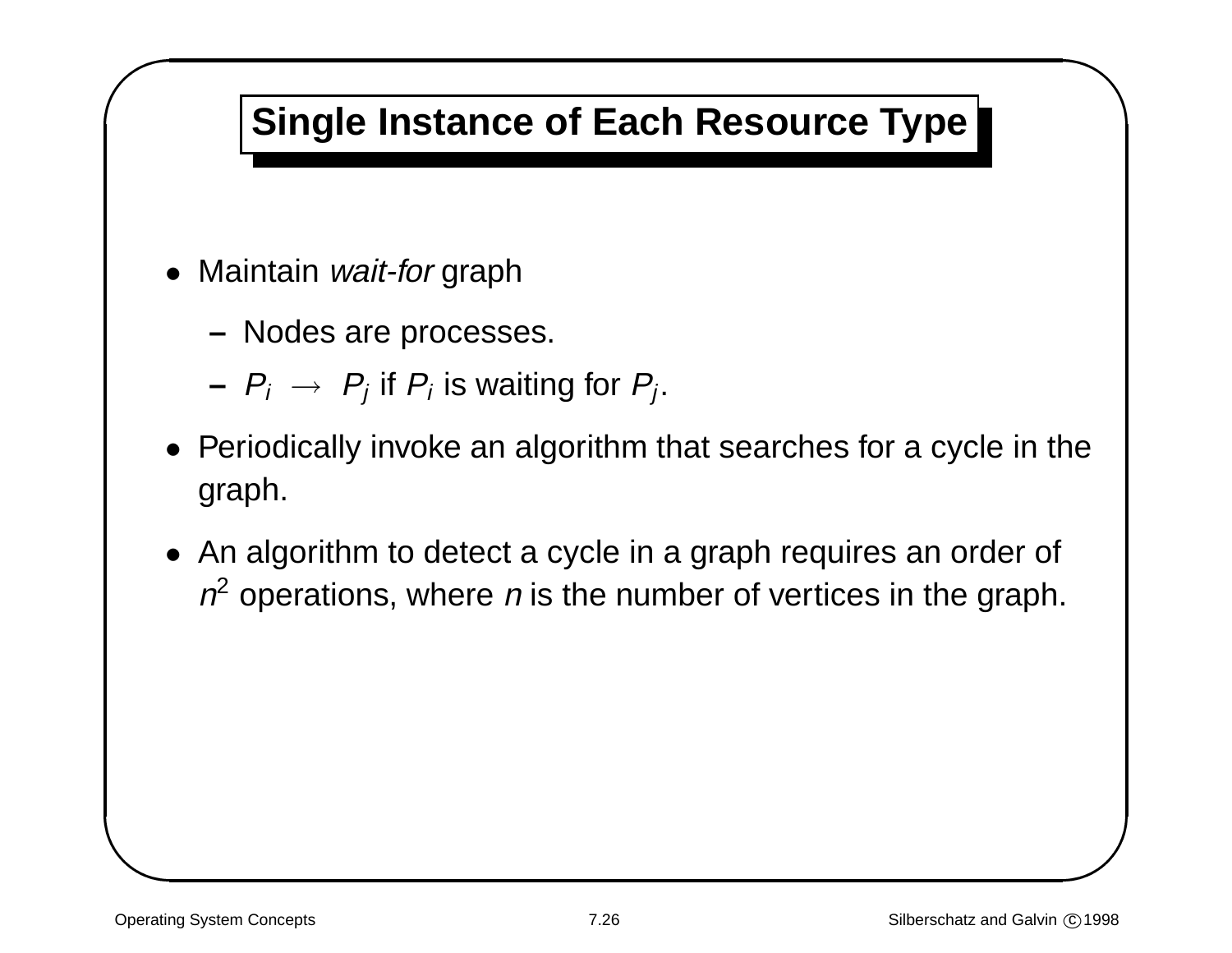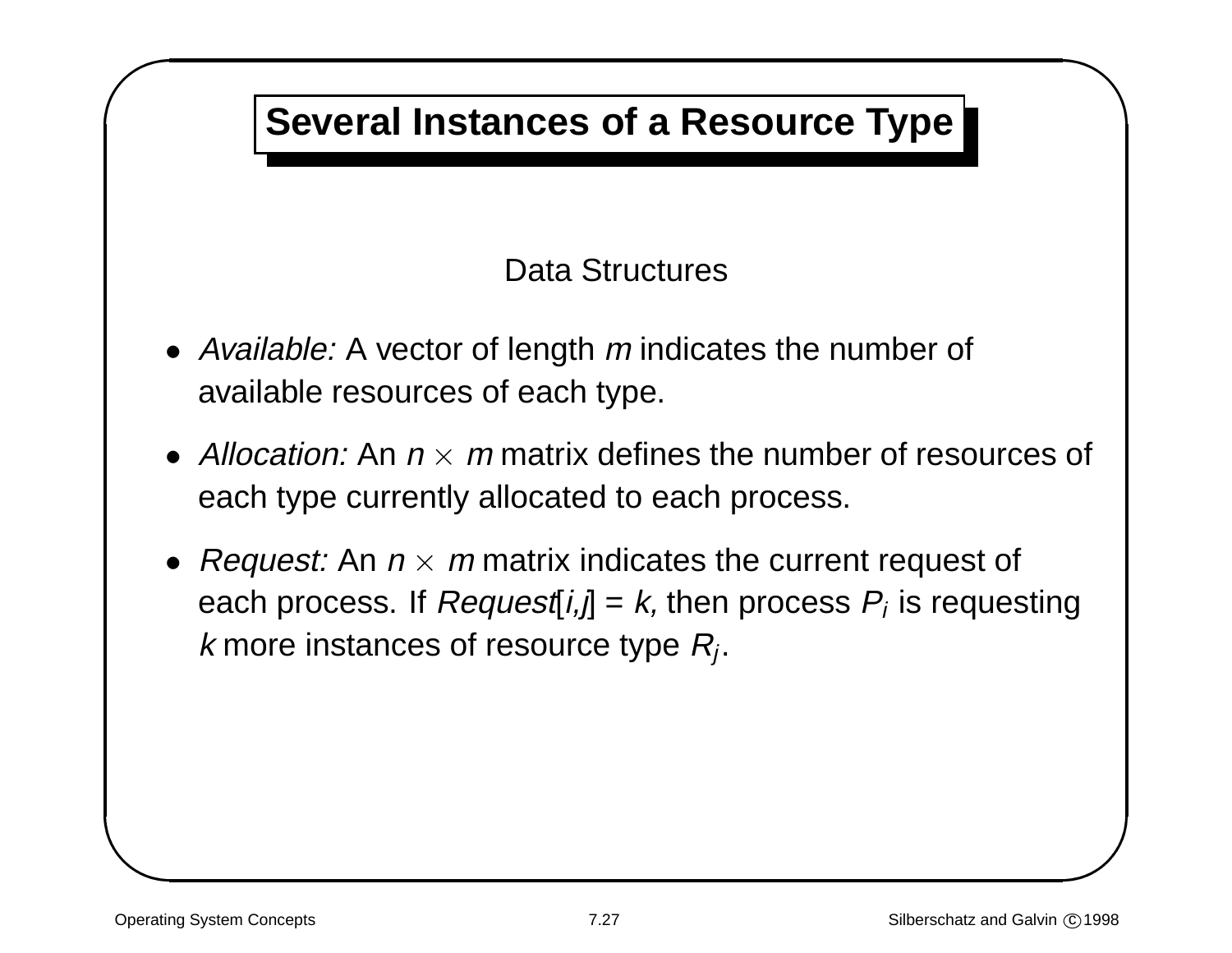### **Detection Algorithm**

- &  $\begin{bmatrix} 1 & 1 \\ 1 & 1 \\ 1 & 1 \end{bmatrix}$ 1. Let *Work* and *Finish* be vectors of length *m* and *n*, respectively. Initialize:
	- (a)  $Work := Available$ .
	- (b) For  $i = 1, 2, ..., n$ , if Allocation<sub>i</sub>  $\neq 0$ , then  $Finally [i] := false;$  otherwise,  $Finally [i] := true.$
	- 2. Find an index i such that both:
		- (a)  $Finish[i] = false$ .
		- (b) Request<sub>i</sub>  $\leq$  Work.

If no such *i* exists, go to step 4.

 $\sqrt{2}$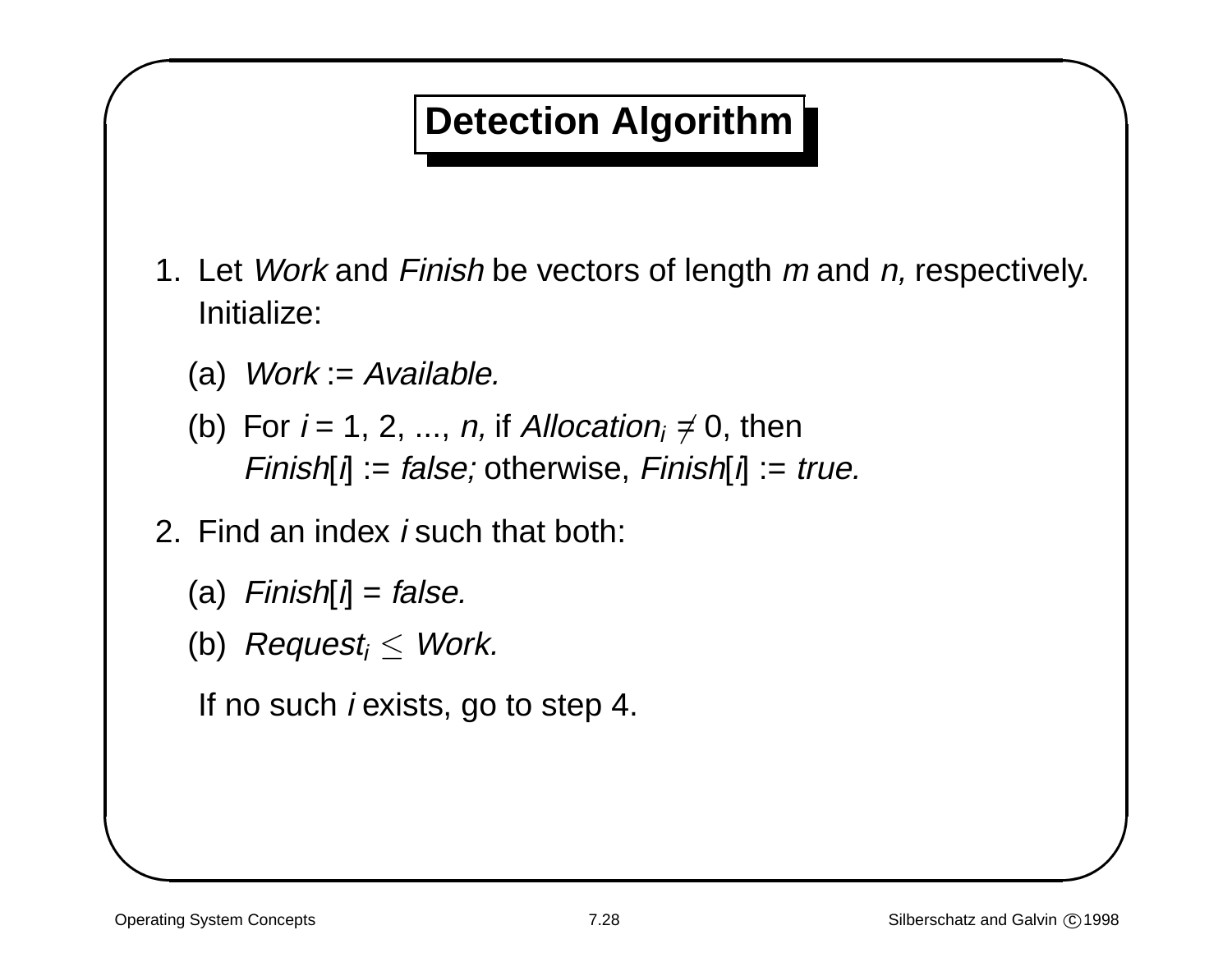### **Detection Algorithm (Cont.)**

- 3. Work := Work + Allocation;  $Finally$   $= true$ go to step 2.
- 4. If Finish[i] = false, for some i,  $1 \le i \le n$ , then the system is in a deadlock state. Moreover, if  $Finish[i] = false$ , then  $P_i$  is deadlocked.

 $\begin{array}{c}\n\mathbf{a} \\
\mathbf{b} \\
\mathbf{c}\n\end{array}$ a  $\begin{bmatrix} 1 \\ -1 \\ 2 \end{bmatrix}$ Algorithm requires an order of  $m \times n^2$  operations to detect whether the system is in <sup>a</sup> deadlocked state.

 $\sqrt{2}$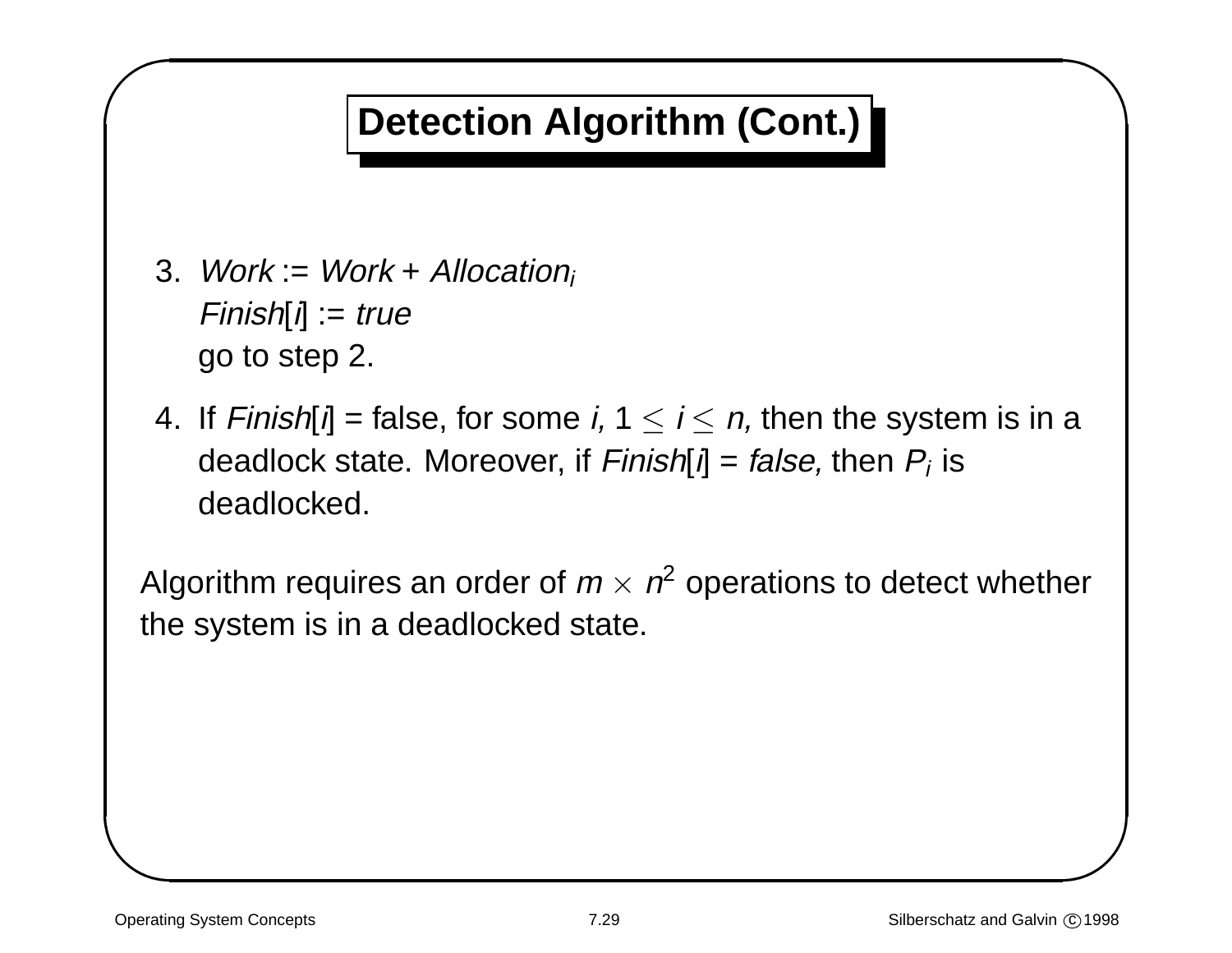### **Example of Detection Algorithm**

- &  $\bullet\,$  Five processes  $P_0$  through  $P_4;$  three resource types A (7 instances),  $B$  (2 instances), and  $C$  (6 instances).
	- $\bullet~$  Snapshot at time  $\, T_{0}$ :

 $\sqrt{2}$ 

|                   | Allocation | <b>Request</b> | Available |
|-------------------|------------|----------------|-----------|
|                   | ABC        | A B C          | A B C     |
| $P_0$             | 010        | 000            | 000       |
| $P_{1}$           | 200        | 202            |           |
| P <sub>2</sub>    | 303        | 000            |           |
| $P_3$             | 211        | 100            |           |
| $P_{\rm \Lambda}$ | 002        | 002            |           |

%  $\bullet\,$  Sequence  $<\!\!P_0,\,P_2,\,P_3,\,P_1,\,P_4\!>$  will result in  $Finish[i]$  = true for all i.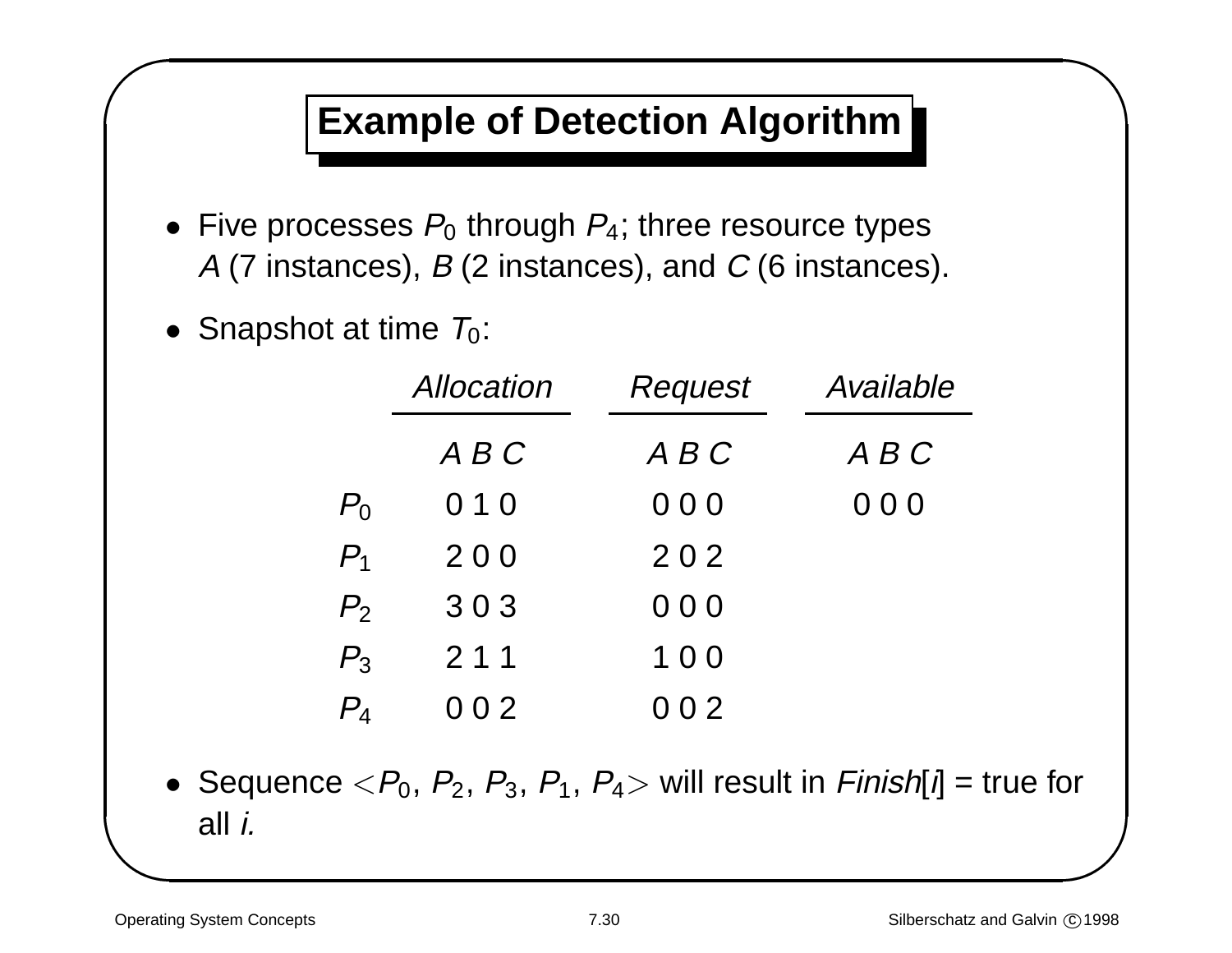# **Example (Cont.)**

& •  $P_2$  requests an additional instance of type C.

|             | Request       |  |
|-------------|---------------|--|
|             | $A \, B \, C$ |  |
| $P_{\rm 0}$ | 000           |  |
| $P_{\rm 1}$ | 202           |  |
| $P_2\,$     | 001           |  |
| $P_{3}$     | 1  0  0       |  |
| $P_{4}$     | 002           |  |

- State of system?
	- **–** $-$  Can reclaim resources held by process  $P_{\rm 0}$ , but insufficient resources to fulfill other processes' requests.
- $\begin{pmatrix} 1 \\ 2 & 3 \\ 4 & 5 \end{pmatrix}$  $-$  Deadlock exists, consisting of processes  $P_1,\,P_2,\,P_3,$  and  $P_4.$

 $\sqrt{2}$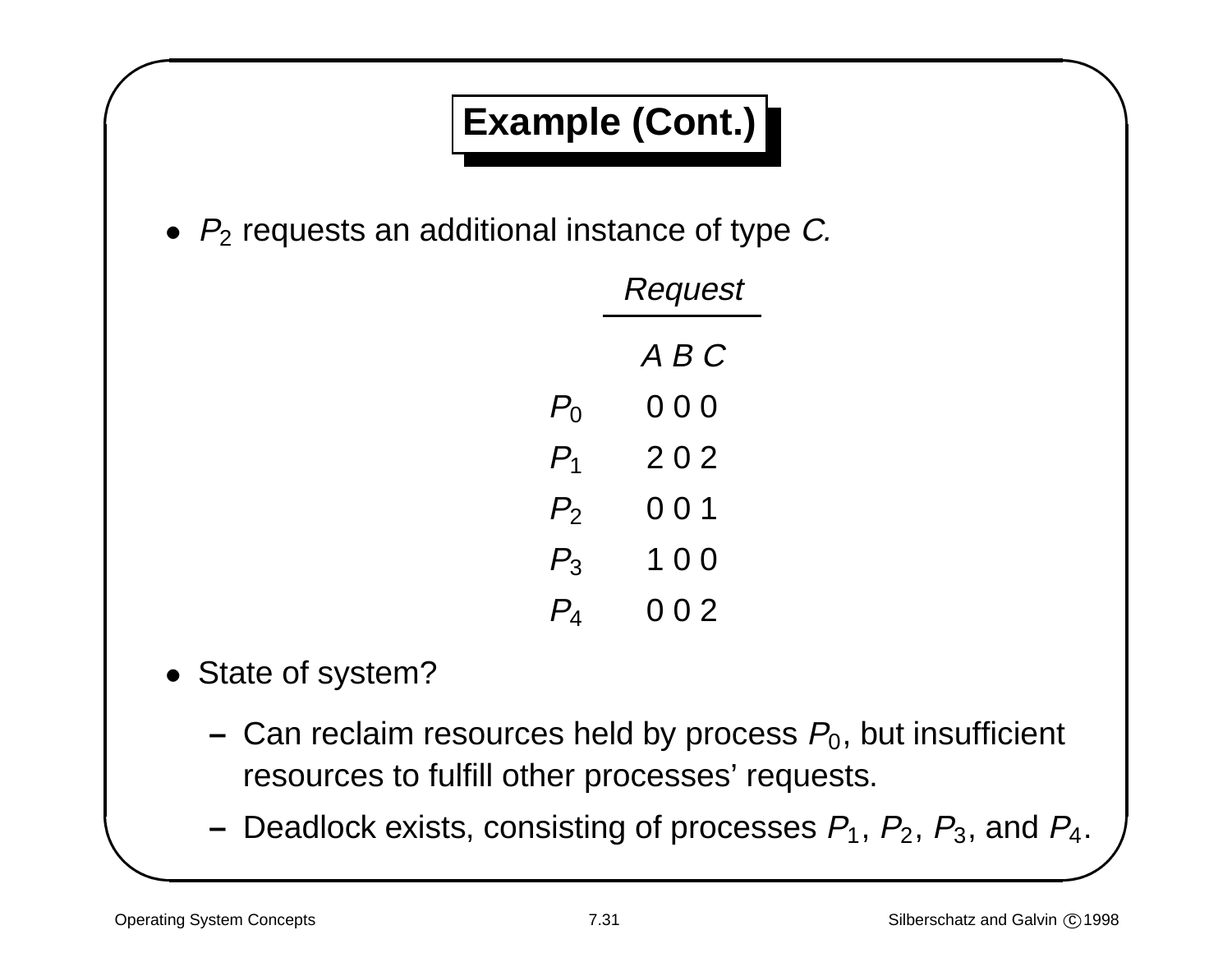### **Detection-Algorithm Usage**

- When, and how often, to invoke depends on:
	- **–** $-$  How often a deadlock is likely to occur?
	- **–** $-$  How many processes will need to be rolled back? ∗ one for each disjoint cycle
- & % • If detection algorithm is invoked arbitrarily, there may be many cycles in the resource graph and so we would not be able to tell which of the many deadlocked processes "caused" the deadlock.

 $\sqrt{2}$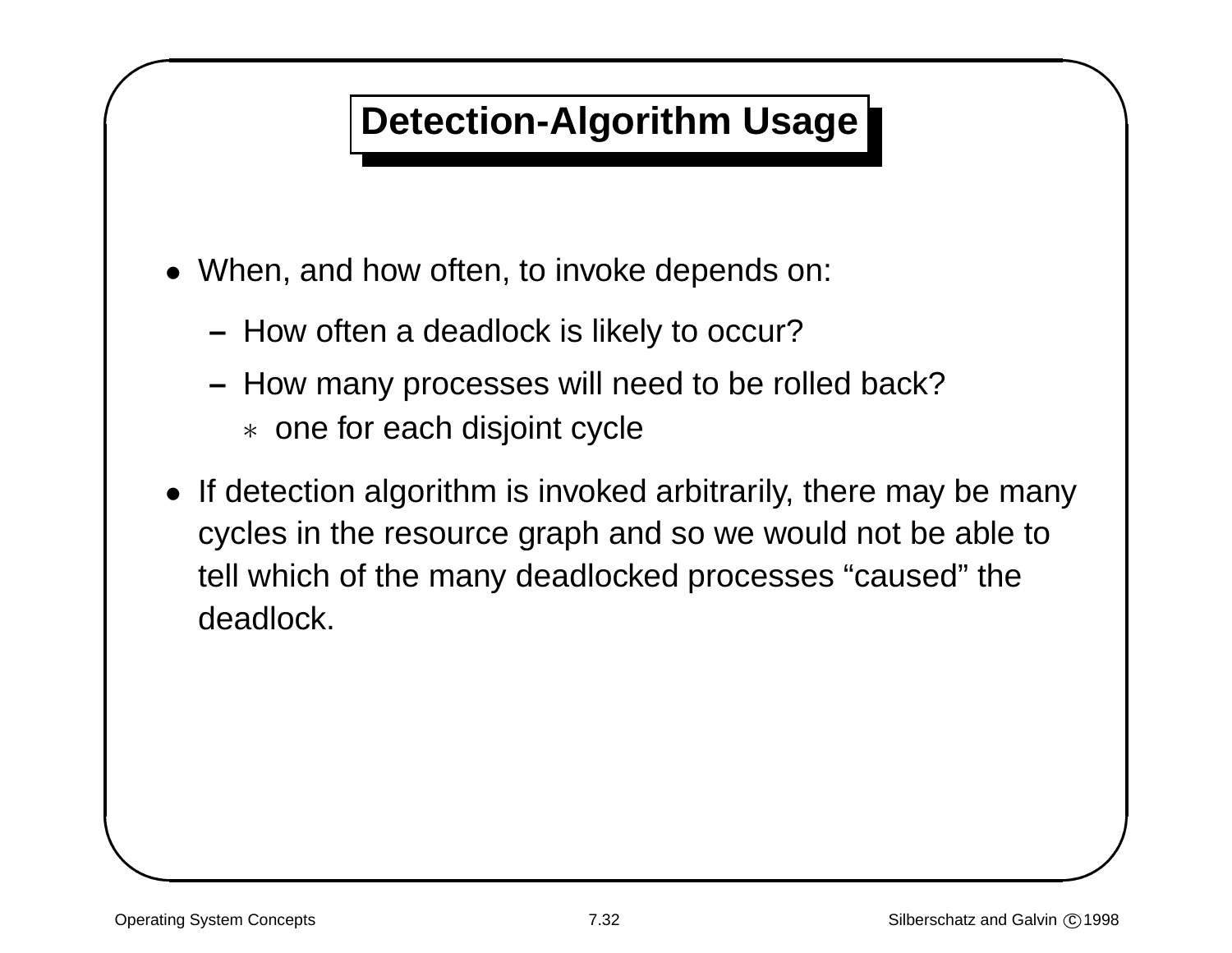### **Recovery from Deadlock: Process Termination**

- Abort all deadlocked processes.
- & • Abort one process at <sup>a</sup> time until the deadlock cycle is eliminated.
	- In which order should we choose to abort?
		- **–** $-$  Priority of the process.
- % **–** How long process has computed, and how much longer to completion.
	- **–** Resources the process has used.
	- **–** Resources process needs to complete.
	- **–** How many processes will need to be terminated.
	- **–** $-$  Is process interactive or batch?

 $\sqrt{2}$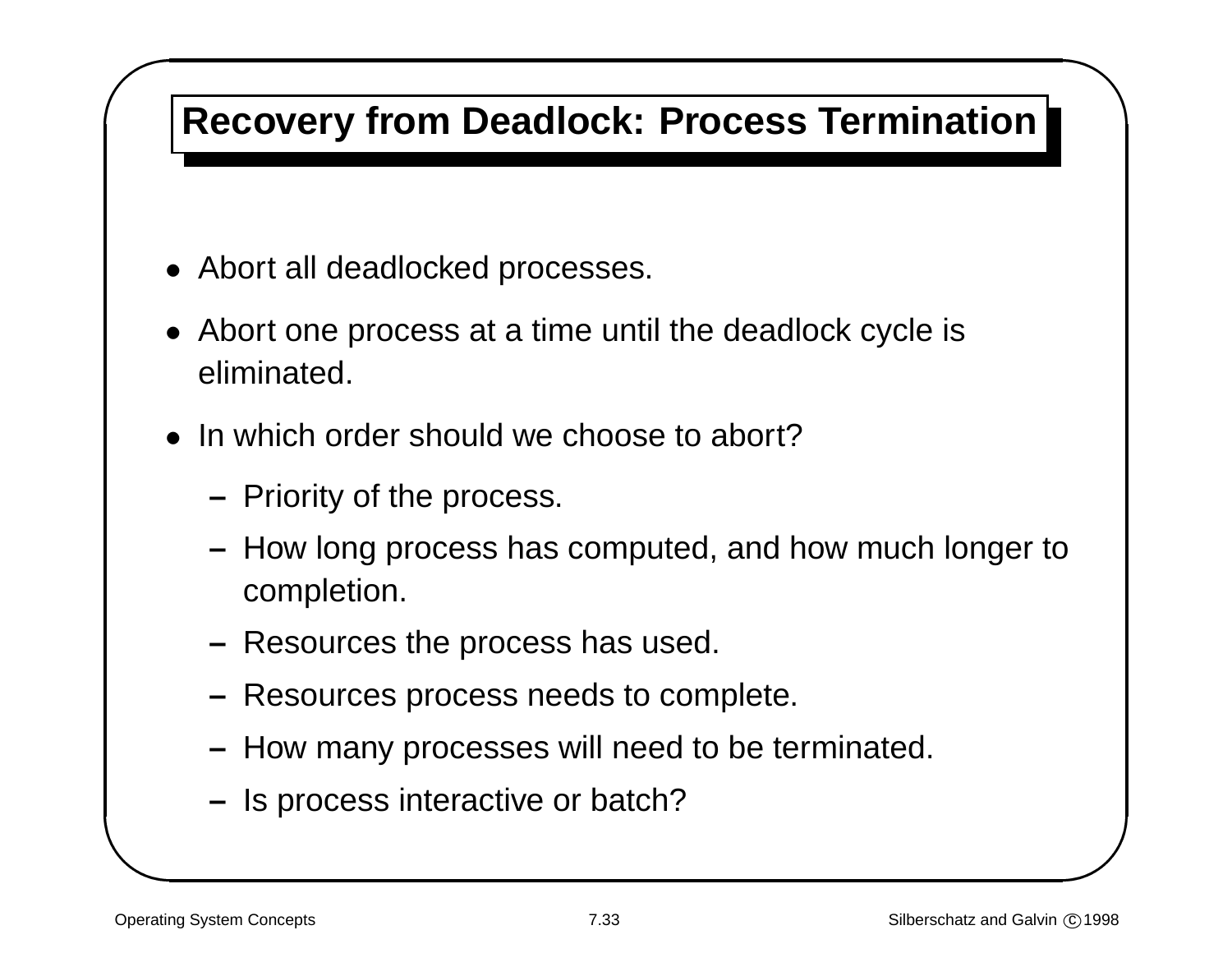# $\sqrt{1}$ **Recovery from Deadlock: Resource Preemption**

- Selecting <sup>a</sup> victim minimize cost.
- % • Rollback – return to some safe state, restart process from that state.
- & • Starvation – same process may always be picked as victim; include number of rollback in cost factor.

 $\bigcap$